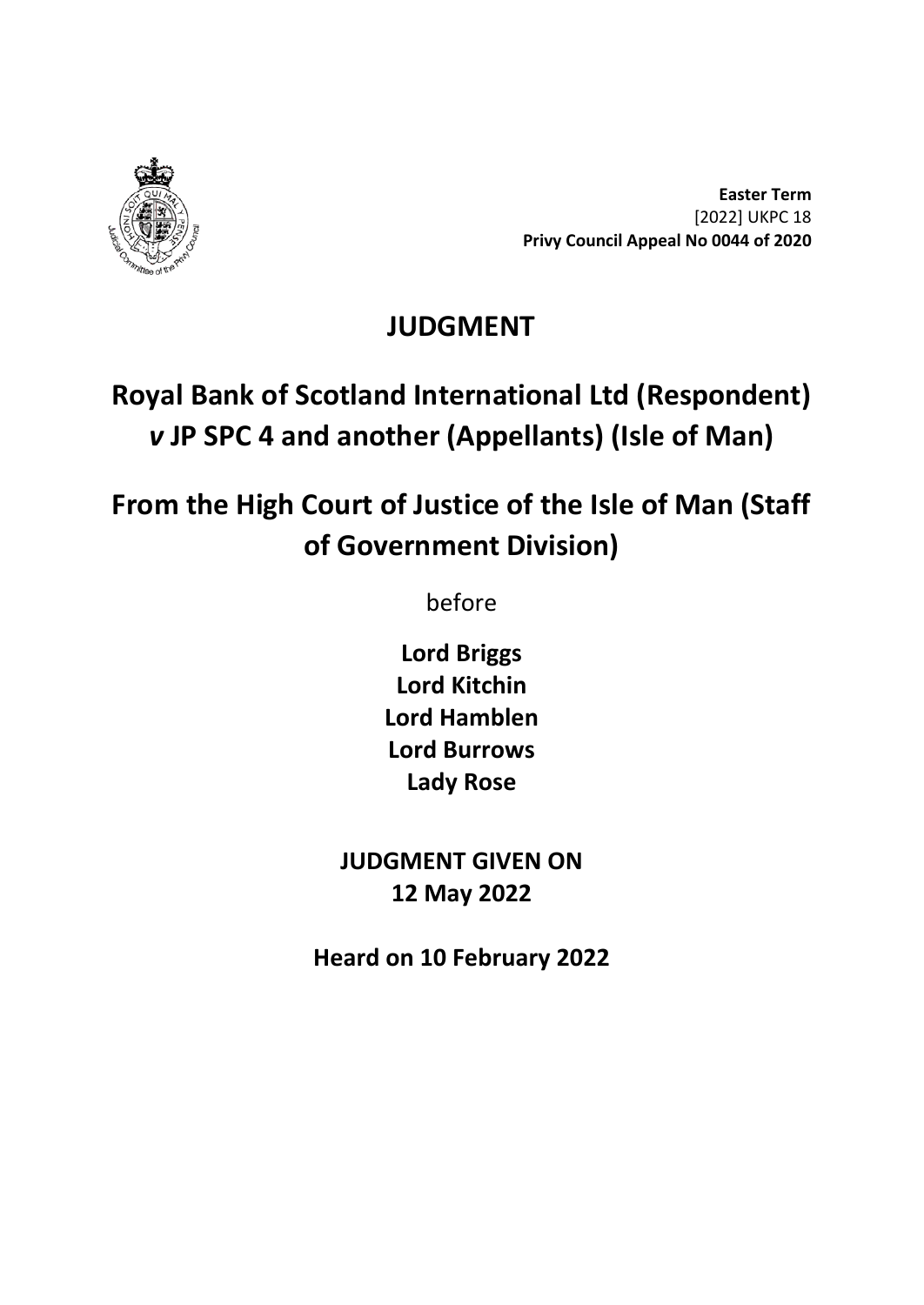*Appellants (JP SPC 4 and JP SPC 1)* Stephen Auld QC Oscar Schonfeld (Instructed by Keystone Law (Douglas))

*Respondent* Giles Wheeler QC (Instructed by Appleby (Isle of Man) LLC (Douglas))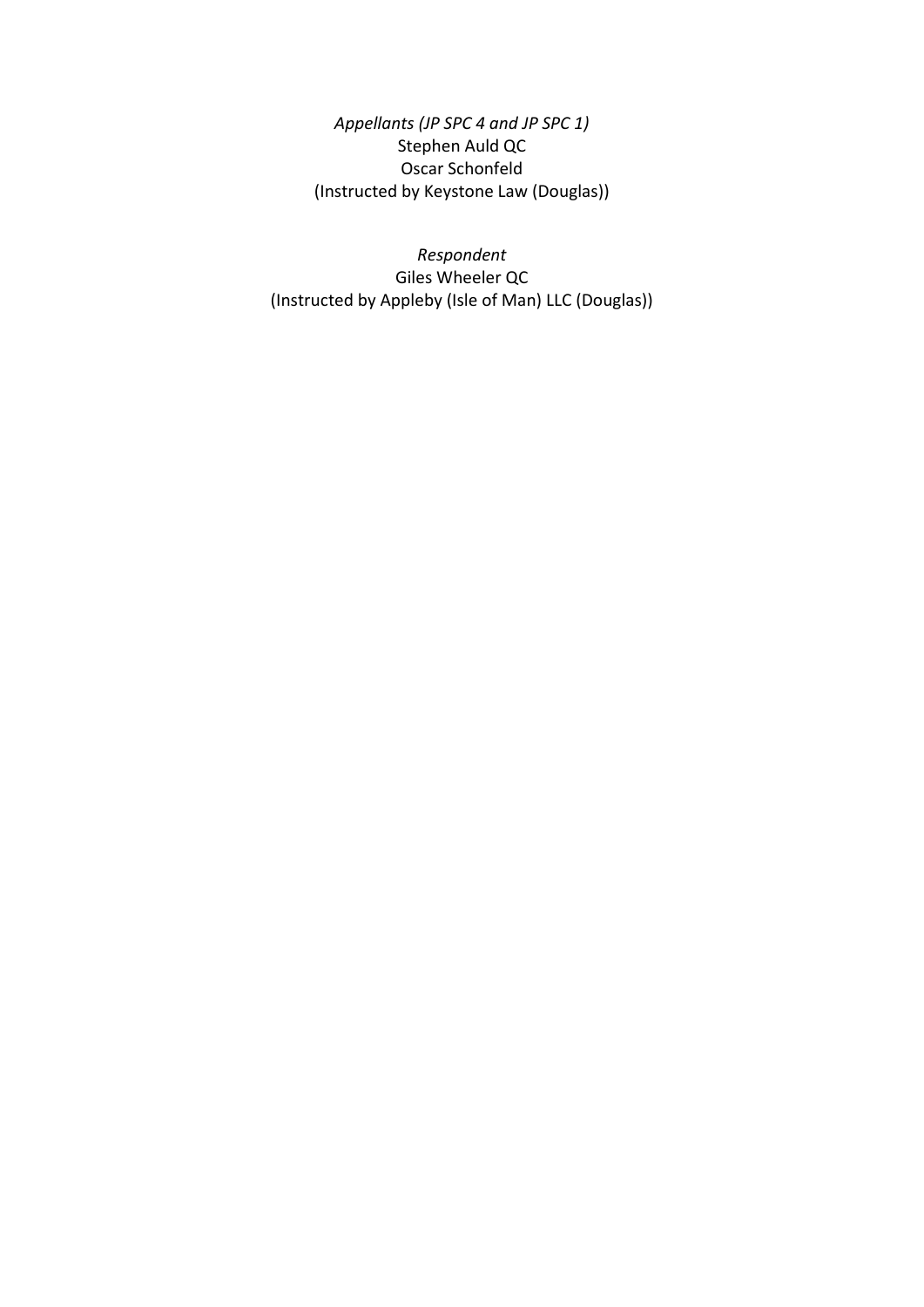### **LORD HAMBLEN AND LORD BURROWS: (with whom Lord Briggs, Lord Kitchin and Lady Rose agree)**

### **1. Introduction**

1. This appeal concerns whether a bank owes a duty of care in the tort of negligence to a person who is known to be the beneficial owner of moneys held in the account of a customer of the bank and who has been defrauded by the customer.

2. The alleged facts engage two problematic areas for the tort of negligence. The first is that the type of loss in question is pure economic loss (as opposed to economic loss directly consequent on personal injury or property damage). The second is that the relevant conduct of the defendant is an omission (as opposed to a positive act) in the sense that the conduct complained of consists of a failure to prevent the wrongdoing of a third party causing loss to the claimant. It is well established that, in those problematic areas, whether a duty of care is owed does not rest simply on whether the defendant should reasonably have foreseen that the loss to the claimant was likely. Rather for there to be a duty of care owed there are additional limiting requirements. See generally, on these two problematic areas, James Goudkamp and Donal Nolan, *Winfield and Jolowicz on Tort*, 20th ed (2020), paras 5-029 to 5-039, 5- 048 to 5-056; *Clerk and Lindsell on Torts*, 23rd ed (2021), paras 7-51 to 7-68, 7-104 to 7-156.

3. The beneficial owner is the first claimant in the proceedings and appellant in the appeal ("the Fund"). It is a Cayman Island based investment fund which established a scheme by which investors were to seek a profit by lending to solicitors in England and Wales to finance their pursuit of high-volume, low-value litigation ("the Scheme"). The customer is an Isle of Man company, Synergy (Isle of Man) Ltd ("SIOM"), through whom the loans were to be advanced and repaid. The bank is the defendant in the proceedings and respondent in the appeal ("the Bank").

4. SIOM held two bank accounts ("the Accounts") with the Bank; one of those accounts was used to pay out loans and the other was used to receive repayments. Although the Accounts were held with the Bank by SIOM, the money held in those accounts is alleged to have belonged beneficially to the Fund, as the Bank is alleged to have known.

5. The Fund has commenced proceedings against the Bank before the Isle of Man courts. The allegation advanced in these proceedings is that SIOM and two of the individuals behind it were parties to a fraud by which money beneficially belonging to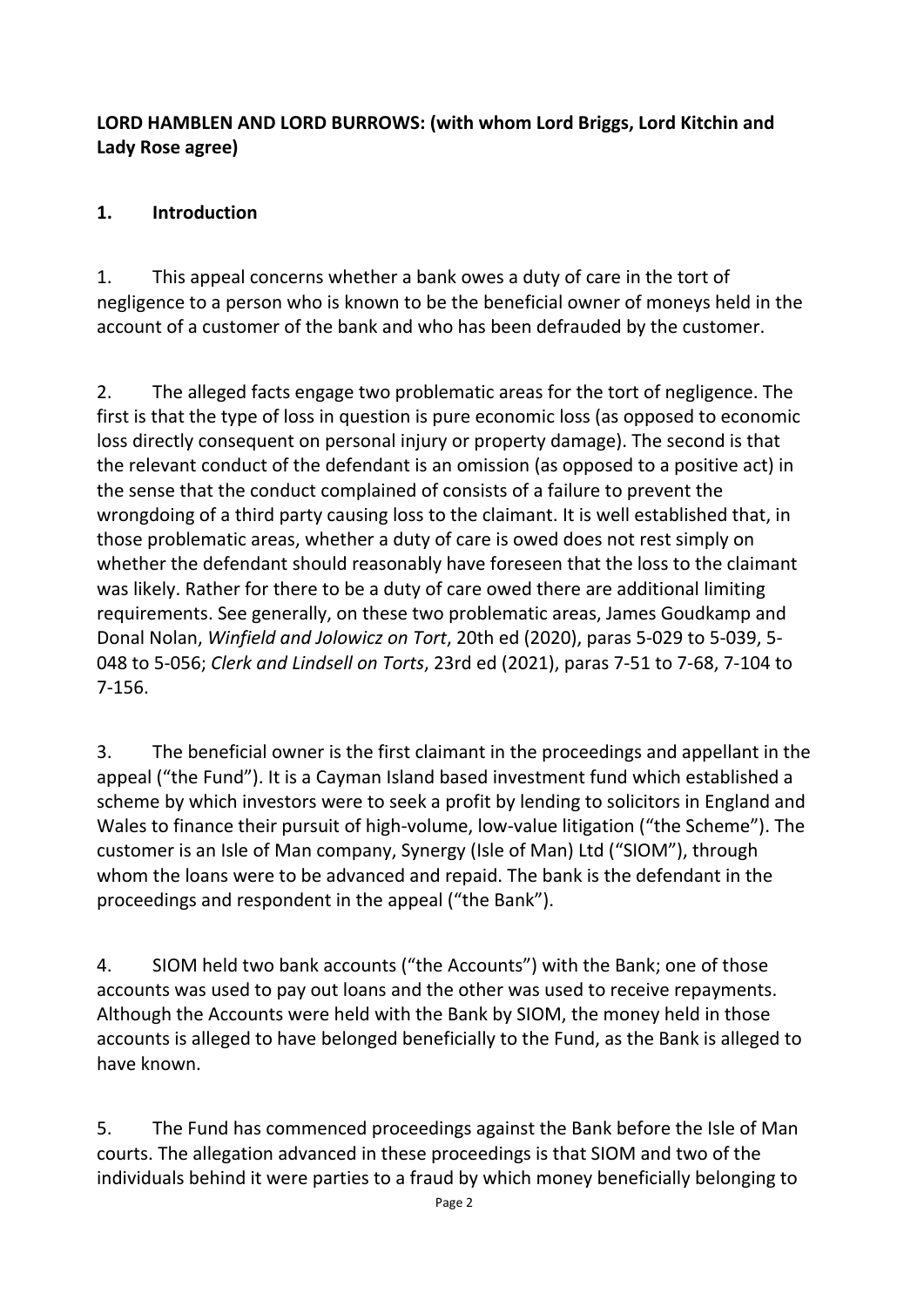the Fund was paid out for the benefit of those individuals (or their associated companies or other associates) rather than by way of legitimate investments of the kind that the Scheme was intended to make.

6. The Fund alleges that the Bank owed it a "duty of care in tort to exercise reasonable care and skill". The effect of that duty is said to be that, "if the circumstances were such that a reasonable banker would have had grounds for considering that there was a serious or real possibility that the [Fund] was being defrauded and/or its funds were being misapplied …, [the Bank] was obliged not to honour instructions in relation to [the Accounts] until such time as it had made reasonable enquiry and satisfied itself as to the propriety of the conduct of [the Accounts]". The effect of the alleged duty, if established, would be that the Bank was under a duty to take reasonable care to protect the Fund from losses caused by the fraudulent misappropriation of funds from the Accounts.

7. The losses which the Fund seeks to recover from the Bank are losses which the Fund allegedly suffered as a consequence of the fraud but which the Fund alleges the Bank ought to have prevented. The Bank is not itself alleged to be a party to, or otherwise responsible for, the fraud.

8. The Bank applied to strike out or summarily dismiss the claim on the basis that there is no arguable pleaded basis on which the Fund can establish that the Bank owed it the alleged duty of care. That application was dismissed at first instance by Deemster Wild in a judgment of 15 October 2019. The Bank's appeal was allowed by the High Court of Justice of the Isle of Man Staff of Government (Appeal Division) (Judge of Appeal Storey QC and Deemster Collas) ("the Court of Appeal") in a judgment of 9 March 2020 ("the Judgment"). Permission to appeal was granted by the Privy Council by order dated 13 January 2021.

## **2. The Fund's factual case**

9. The Fund's factual case is as set out in its Amended Particulars of Claim and the witness statement of John Paul Royle of Grant Thornton Specialist Services (Cayman) Ltd ("Grant Thornton"), one of the Fund's joint receivers, which was provided in response to the Bank's strike out/summary judgment application. The facts are agreed only to the extent that it is agreed that the Bank's application fell to be determined (and this appeal falls to be determined) on the basis that the Fund would be able to prove at trial the pleaded facts as they allege them to be.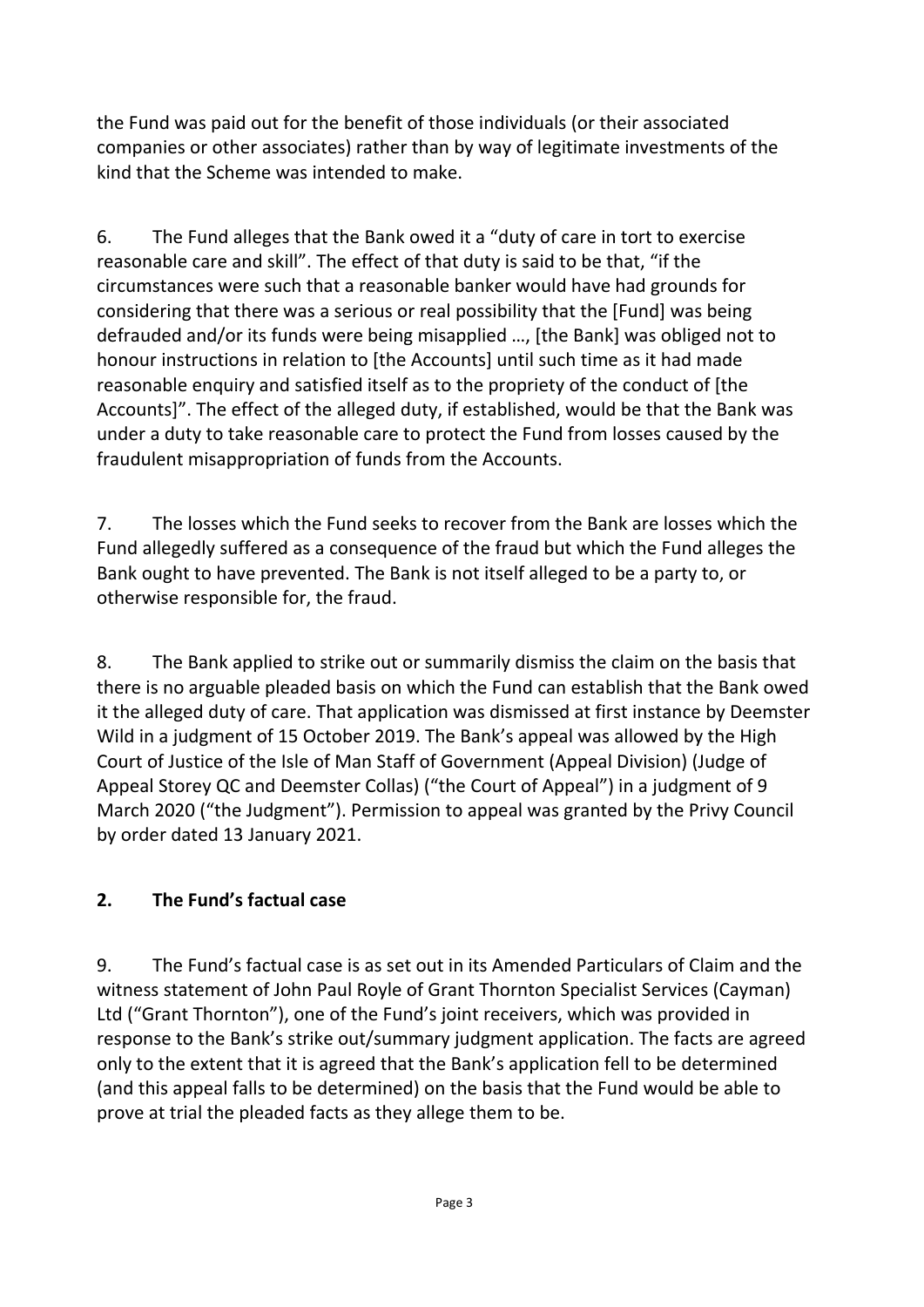### *(i) The parties and the Accounts*

10. The Fund is an investment vehicle incorporated in the Cayman Islands as part of the Scheme. Under the Scheme investors subscribed to the Fund in response to and in accordance with the terms of the Offering Memoranda. The subscribed funds were to be lent onward by the Fund to solicitors in England and Wales for the purposes of those solicitors pursuing low-value, high-volume claims such as Payment Protection Insurance claims. The basis of the Scheme was that these claims would be profitable for the solicitors and that the loans would be repaid to the Fund with interest. The Fund is in receivership. The receivers are directors of Grant Thornton.

11. The Bank was part of the RBS Banking Group and carried on business in the Isle of Man. Pursuant to the Scheme, the funds flowed from the Fund's account in Cayman to an account held at the Bank (the "Main Account") by SIOM. SIOM was described in the Offering Memoranda as the "Loan Originator/Manager", responsible for the disposition and investment of fund moneys in accordance with the terms of the Scheme documentation. SIOM was specifically used to handle investors' moneys offshore which were remitted from the Main Account to law firm borrowers and other third parties. Loans repaid by law firms were paid into a separate account with the Bank (the "Repayment Account") also held by SIOM.

12. SIOM was an Isle of Man company owned by Mr Timothy Schools ("Mr Schools") and Mr David Kennedy ("Mr Kennedy") (subsequently Mr Schools alone). Mr Schools was a solicitor and Mr Kennedy an independent financial adviser and together they had conceived the Scheme.

13. Mr Schools and Mr Kennedy also jointly owned The Synergy Solution Ltd ("TSSL") which was described as the "Fund Manager" under the Scheme, and they had their own private interests in profiting from the Scheme. Given SIOM's role handling and holding investor funds under the Scheme arrangements, a fiduciary services provider regulated in the Isle of Man was appointed to provide independent directors of SIOM. These directors were to manage SIOM, including the exercise of day to day control of the Main and Repayment Accounts. In practice, however, SIOM was at all material times under Mr Schools' and/or Mr Kennedy's direct or indirect control.

#### *(ii) The operation of the Scheme*

14. At the outset of the Scheme in 2009, Clearwater Fiduciary Services Ltd ("Clearwater") was appointed as fiduciary services provider. Two of its directors, Ms Victoria Prentice and Mr John Bingham, were appointed directors of SIOM.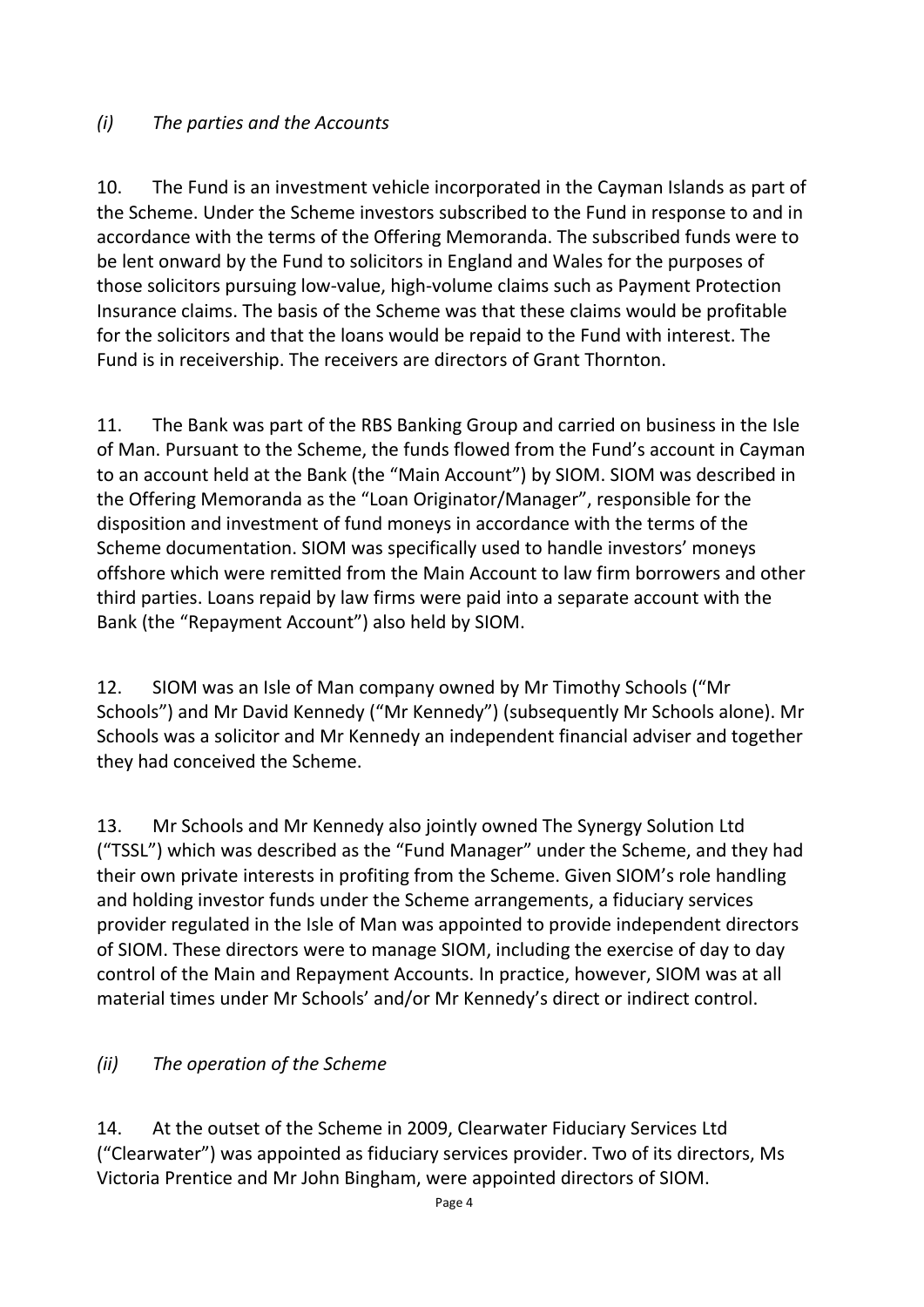Immediately following the first receipt of investor funds into the Main Account, Ms Prentice and Mr Bingham gave notice to resign their services, stating to Mr Schools and Mr Kennedy that the documentation published in respect of the Scheme was "wholly inaccurate" and that they had concerns about reputational risk because of the manner of the proposed operation of the Scheme. Shortly thereafter, the initial investor funds were returned from the Main Account to the Fund and Clearwater, Ms Prentice and Mr Bingham were replaced by Turnstone (Isle of Man) Ltd ("Turnstone") as fiduciary services provider, and Peacock Management Ltd, a subsidiary of Turnstone, was appointed as SIOM's sole director.

## *(iii) The alleged fraud*

15. Mr Schools and Mr Kennedy, through SIOM, misapplied the Fund's moneys, using the Main Account such that, rather than the flow of funds being from the Fund to the solicitors for the pursuit of legal cases and paid back upon case settlement or success, moneys were diverted from the Main Account directly or via another account at the Bank held by SIOM (the "House Account") to numerous third party accounts. The payments into those third party accounts were ultimately for the benefit of Mr Schools and Mr Kennedy, such payments being contrary to the scope of SIOM's authority under the Scheme documentation.

16. Between July 2009 and October 2012, approximately £110m of investors' money was transferred from the Main Account, purportedly to law firms as loans made as part of the supposed investment, but of this amount only £65m in fact went to law firms. Mr Schools and Mr Kennedy were able to transfer approximately £37.8m from the Main Account, in some cases via the House Account, to various third parties (excluding the law firms) in which they had a beneficial interest and to their own personal accounts in Switzerland, France and the Isle of Man. Of the £65m that did go to law firms, around £40m went to law firms in which Mr Schools had an interest which had not been disclosed to investors, contrary to the terms of the Scheme. The transactions through the Main Account were relatively few in number but the misappropriations were of substantial amounts. Until February 2012 only three law firms borrowed from the Scheme. The highest number of law firms borrowing under the Scheme was only ten, with three joining only two months before the Scheme was suspended in October 2012.

17. The operation of the Main Account and the House Account held by SIOM at the Bank involved some personal interaction between a named manager at the Bank and Turnstone.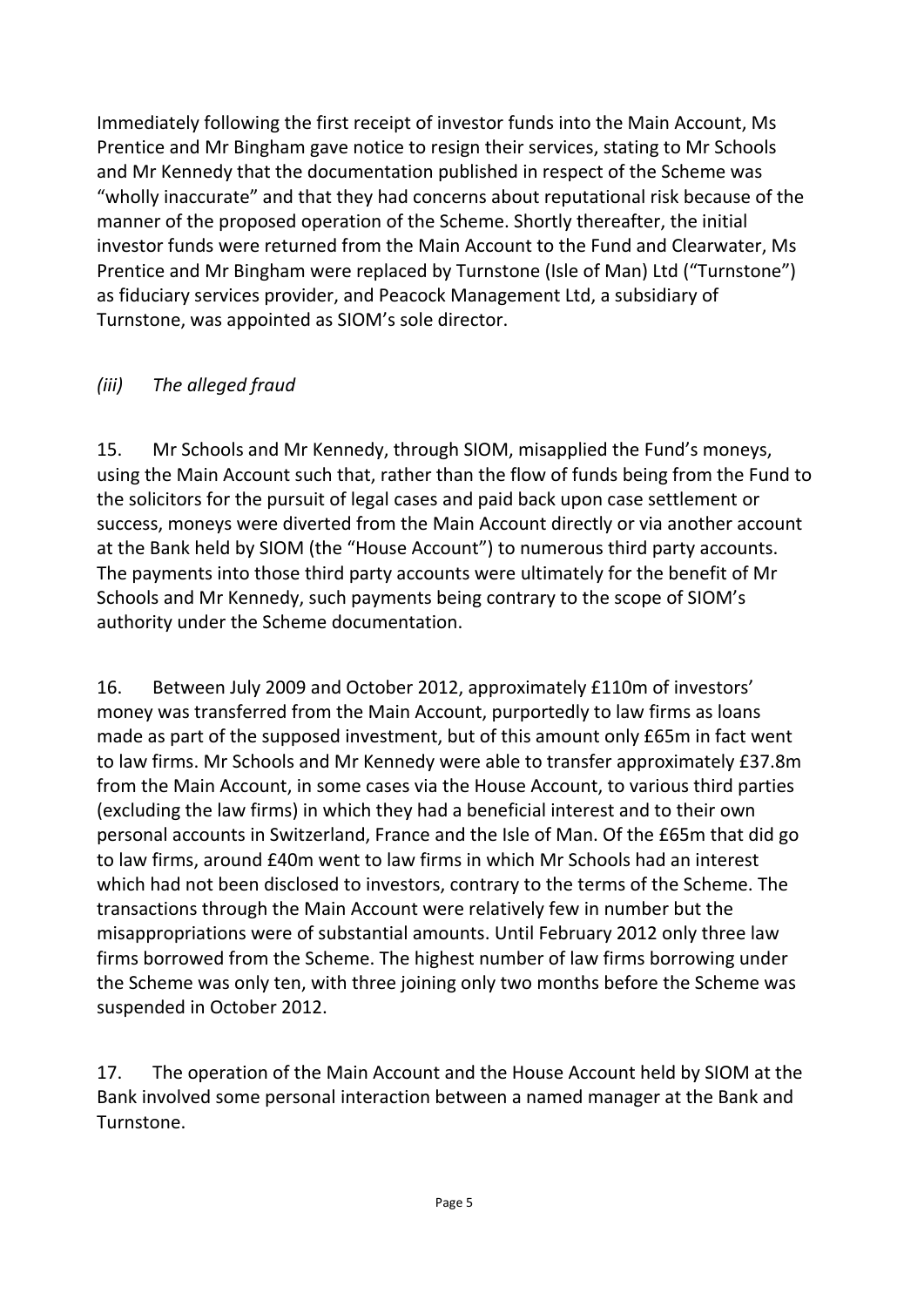### *(iv) Renaming of the Main and Repayment Accounts and designation as "high risk"*

18. In December 2011, the descriptions of the Main Account and the Repayment Account were changed to "client accounts" by the Bank after consultation with its legal team. They were renamed "Synergy (Isle of Man) Ltd Client Account re JP SPC 4 OBO Axiom SP" and "Synergy (IOM) Ltd Repayment Client Account re JP SPC 4 OBO Axiom SP", which the Fund contends reflected its underlying beneficial ownership.

19. At some point prior to 31 January 2012, the Bank identified these accounts as "high risk". During 2012, following their renaming and designation as "high risk", at least £60m was misappropriated through these Accounts.

## *(v) Payments to Mr Schools and Mr Kennedy*

20. Whilst the first fund manager was TSSL (a company registered in the UK), from January 2012 the fund management role was assigned to Tangerine Investment Management Ltd ("TIM") a company registered in Cayman and solely owned by Mr Schools. As noted in the Scheme documentation, a key supposed purpose of SIOM and Turnstone was to prevent the fund managers handling Scheme moneys. Despite this, the Bank made and/or permitted payment out of the Accounts of £2m to TSSL directly and £14.7m to TIM. A further £5.8m was paid to Mr Schools directly or through his offshore corporate vehicles between January 2010 and October 2012 and £4.4m was also sent to Mr Kennedy directly or through his offshore vehicles.

21. Indices of fraud in relation to the Scheme were discovered shortly before October 2012. As a result, the Fund's dealings were suspended and all further advances to the Main Account stopped. The Fund and its directors, all of whom were based in Cayman, were never under the control of Mr Schools or Mr Kennedy, were not parties to the fraud and had no ability to monitor any of the accounts held by SIOM at the Bank.

#### *(vi) The Fund's case in outline*

22. The Fund's case is that there were numerous red flags and indications (in addition to the change of fiduciary services provider and directors in 2009) putting the Bank on notice of potential or actual fraud from the inception of the Scheme, as detailed in the Amended Particulars of Claim. All of the fraudulent payments were made by the Bank from the Accounts and a very substantial part of the fraud was committed after the re-naming of those accounts as client accounts and their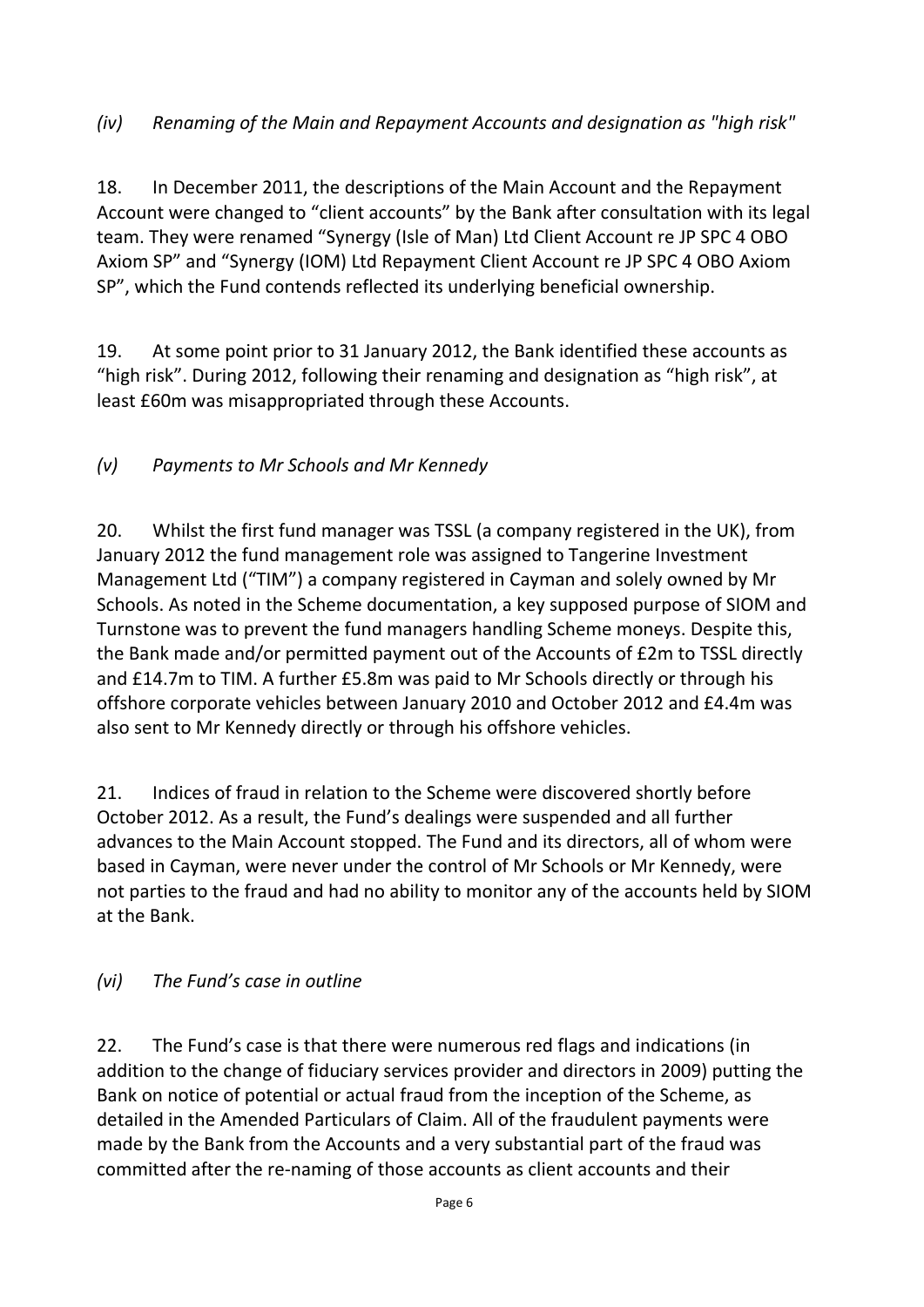designation as "high risk". It is the Fund's case that the Bank did not take the steps that it ought to have taken in response to the evidence of potential fraud. The Fund alleges that, had the Bank acted as it should have done, all or a very substantial part of the loss suffered by the Fund from the fraud perpetrated by Mr Schools and Mr Kennedy (amongst others) could, and would, have been prevented.

## **3. The alleged duty of care**

23. The basis of the alleged duty of care is set out in paras 68 to 71 of the Amended Particulars of Claim as follows:

> "68. From the date upon which [the Bank] ought to have known that the moneys in the [Accounts] were not beneficially the property of SIOM, but instead of the [Fund], [the Bank] owed the [Fund] ... a duty of care in tort to exercise reasonable care and skill.

69. By virtue of such duty, if the circumstances were such that a reasonable banker would have had grounds for considering that there was a serious or real possibility that the [Fund] was being defrauded and/or its funds were being misapplied, generally or in relation to any specific transaction, [the Bank] was obliged not to honour instructions in relation to the [Accounts] until such time as it had made reasonable enquiry and satisfied itself as to the propriety of the conduct of those accounts. Such enquiry would have involved at least contacting the Administrator and/or the Directors and apprising it/them of [the Bank]'s concerns.

70. Further or alternatively, and pending disclosure, the [Fund] will say that even before [the Bank] ought to have identified that moneys in the [Accounts] were beneficially the property of the [Fund], it ought to have been apparent to [the Bank] that the moneys passing through the [Accounts] were not beneficially the property of SIOM. Accordingly, [the Bank] owed such unidentified (to [the Bank]) beneficial owner a duty of care in tort to exercise reasonable care and skill. That beneficial owner was in fact the [Fund].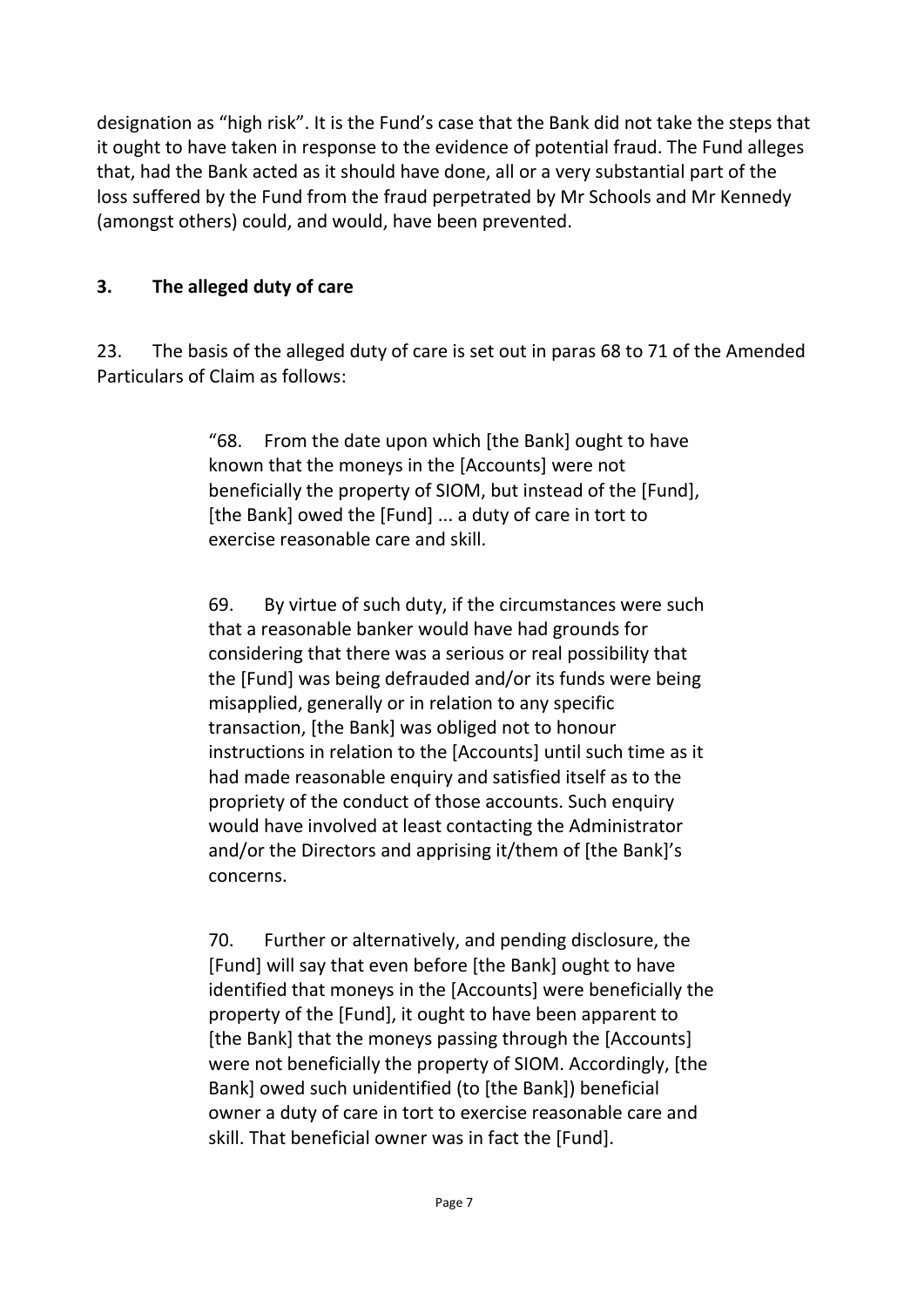71. By virtue of such duty, if the circumstances were such that a reasonable banker would have had grounds for considering that there was a serious or real possibility that the unidentified (to [the Bank]) beneficial owner was being defrauded and/or its funds were being misapplied, generally or in relation to any specific transaction, [the Bank] was obliged not to honour instructions in relation to the [Accounts] until such time as it had made reasonable enquiry and satisfied itself as to the propriety of the conduct of those accounts. Such enquiry would have involved at least identifying that the beneficial owner was the [Fund] and contacting the Administrator and/or the Directors and apprising it/them of [the Bank]'s concerns."

24. The Fund's primary pleaded case is therefore that the duty of care arose by reason of the Bank's (actual or constructive) knowledge of the Fund's beneficial ownership of the moneys held in the Accounts (para 68). Its alternative case is that such a duty was owed by reason of the fact that it ought to have been apparent to the Bank that the moneys passing through the Accounts were not beneficially the property of SIOM (para 70). It will be apparent that if the Fund's primary case (which requires the Bank to have knowledge of the identity of the beneficial owner) fails in law then its alternative case (which only requires the lesser knowledge that the moneys are not beneficially owned by SIOM) must equally fail. It is therefore appropriate to focus on the Fund's primary case.

25. It is then alleged that "by virtue of such duty", the Bank was obliged to take various steps by way of refusing to honour instructions until reasonable enquiry had been made if the circumstances were such that it was put on inquiry as to the real possibility that the Fund was being defrauded (para 69). On the Fund's pleaded case, the Bank's alertness to fraud is therefore relevant to the question of what the Bank's pre-existing duty of care requires and how it ought to be discharged by the Bank in the factual circumstances alleged, but not to whether there is any such duty. The agreed statement of facts for the appeal at paras 18-19 and para 8 of the Fund's written case summarised the Fund's case in similar terms.

26. It follows that the pleaded facts relied upon to establish the Fund's primary case on duty of care are that the Bank knew or ought to have known that the moneys in the Accounts were not beneficially the property of SIOM, but instead of the Fund. In para 36 of its written case and in oral argument the Fund sought to put forward a duty of care in a more specific (or narrower) way than pleaded in para 68 (or para 70), based on the facts set out in *both* paras 68 and 69 (or paras 70 and 71) of the Amended Particulars of Claim. Despite the departure from the pleaded case which this involves,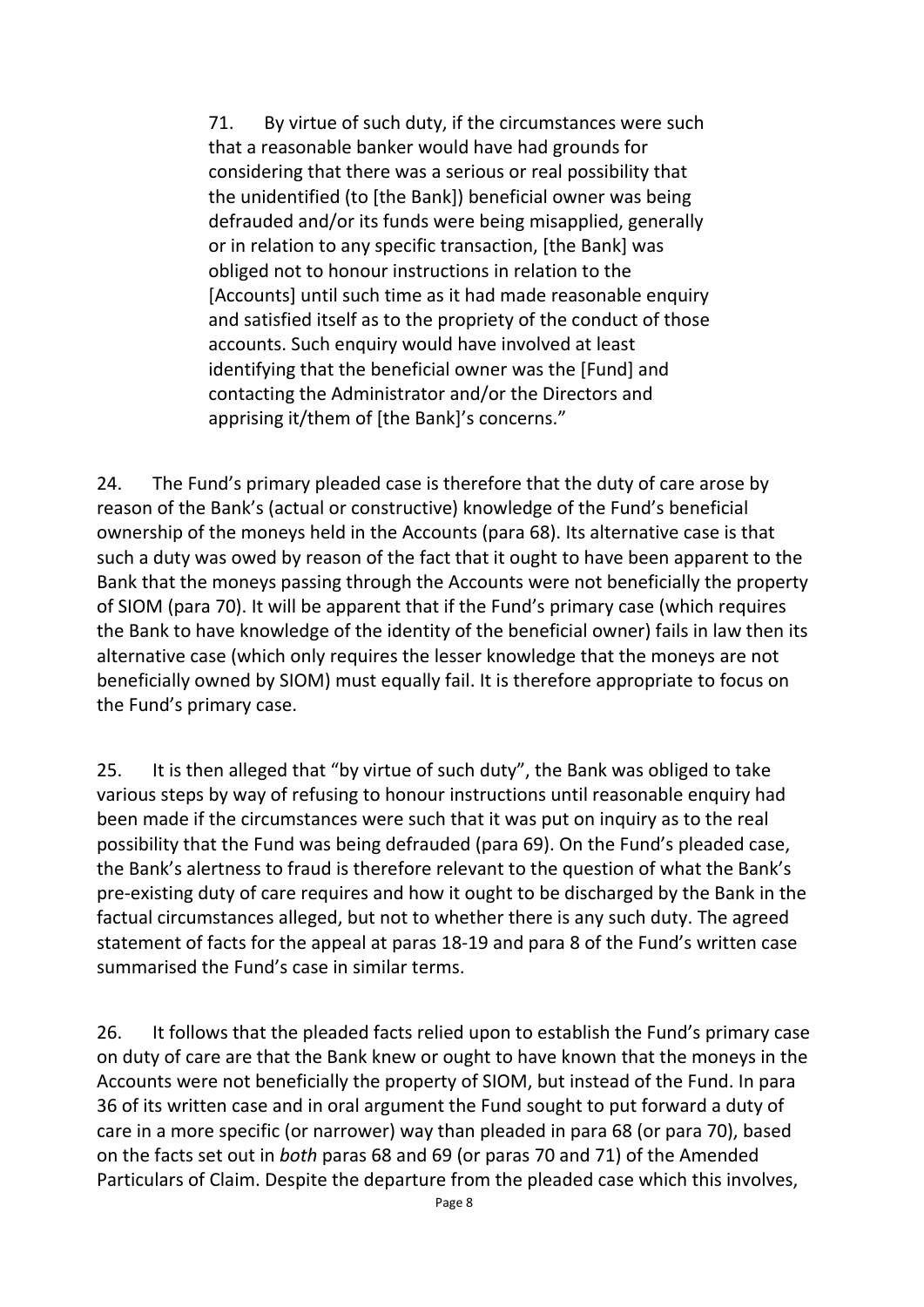we are prepared to consider whether a duty of care was owed in this case on the basis that the relevant assumed facts are as follows: (1) the Bank knew or ought to have known that the moneys in the Accounts were not beneficially the property of SIOM, but instead of the Fund and (2) the circumstances were such that a reasonable banker would have had grounds for considering that there was a real possibility that the Fund was being defrauded ("the assumed facts").

## **4. The principles relevant to strike out/summary judgment**

27. It was common ground between the parties that the principles on strike out/summary judgment in the Isle of Man are materially the same as those in England and Wales, and that they are accurately summarised by Deemster Wild (citing from a decision of Deemster Doyle) at para 23 of his judgment as follows:

"'Strike out

28. Rule 7.3(2)(a) of the Rules of the High Court of Justice 2009 ('the 2009 Rules') provides that the court may strike out a statement of case if it appears to the court that the statement of case discloses no reasonable grounds for bringing or defending the claim.

29. Mr Leech referred to the helpful judgment of High Bailiff Needham in *Irving v Harding and others* (judgment 27 May 2011) where the learned High Bailiff reviewed the relevant law. An application to strike out should not be granted unless the court is certain that the claim is bound to fail. In *Davis v Radcliffe* 1987-89 MLR 341 and 1990-92 MLR 52 it was held that a claim should not be struck out unless it is effectively unarguable, has no chance of succeeding and as such is a plain and obvious case.

Summary judgment

30. Under rule 10.46(a)(i) and (b) of the 2009 Rules the court may give summary judgment against a claimant on the whole of a claim or on a particular issue if it considers that the claimant has no real prospect of succeeding on the claim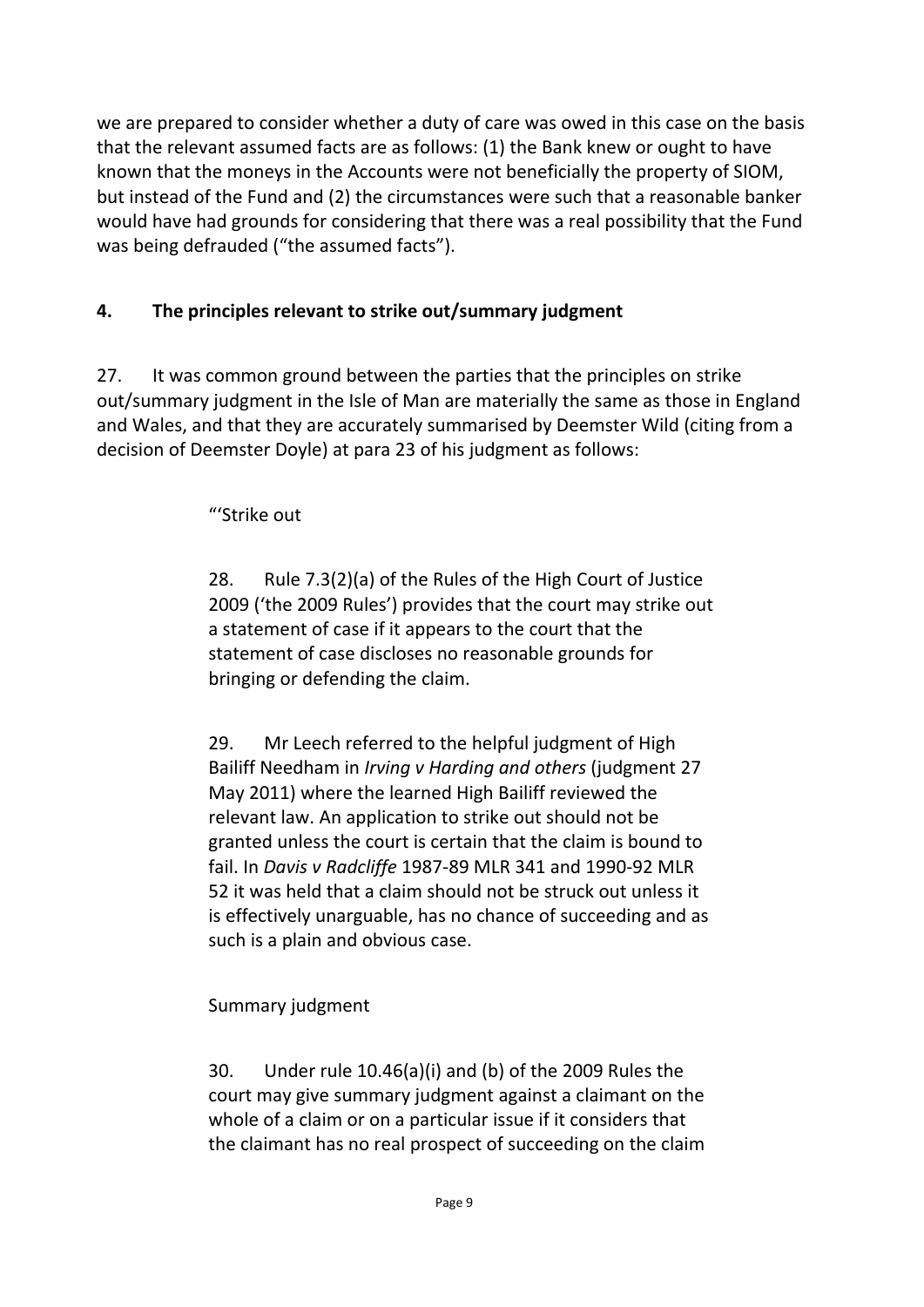or issue and there is no other compelling reason why the case or issue should be disposed of at a trial.

31. Again High Bailiff Needham's judgment in *Irving v Harding and others* is of assistance. The learned High Bailiff referred to *ED & F Man Liquid Products Ltd v Patel* [2003] EWCA Civ 472 and *Three Rivers District Council v Bank of England (No 3)* [2003) 2 AC 1. The courts have discouraged mini-trials in complex cases on disputed issues. The rule is designed to deal with cases that are not fit for trial at all.

32. Counsel referred to the judgment of Lewison J in *Easyair Ltd v Opal Telecom Ltd* [2009] EWHC 339 (Ch) at para 15. The court must consider whether a claimant has a realistic as opposed to a fanciful prospect of success. A realistic claim is one that carries some degree of conviction. This means a claim that is more than merely arguable. In reaching the conclusion the court must not conduct a minitrial. This does not mean that the court must take at face value and without analysis everything that a claimant says in his statements before the court. In some cases it may be clear that there is no real substance in the factual assertions made, particularly if contradicted by contemporaneous documents. Moreover in reaching its conclusions the court must take into account not only the evidence actually placed before it on the application for summary judgment but also the evidence that can reasonably be expected to be available at trial. However it is not enough simply to argue that the case should be allowed to go to trial because something may turn up which would have a bearing on the issue.'

…

94. Thus a claim should not be struck out unless it is effectively unarguable, has no chance of succeeding and as such is a plain and obvious case. In the context of summary judgment, the test (to the extent that it is different) is that the claim must be a realistic claim that carries some degree of conviction. It must be more than merely arguable."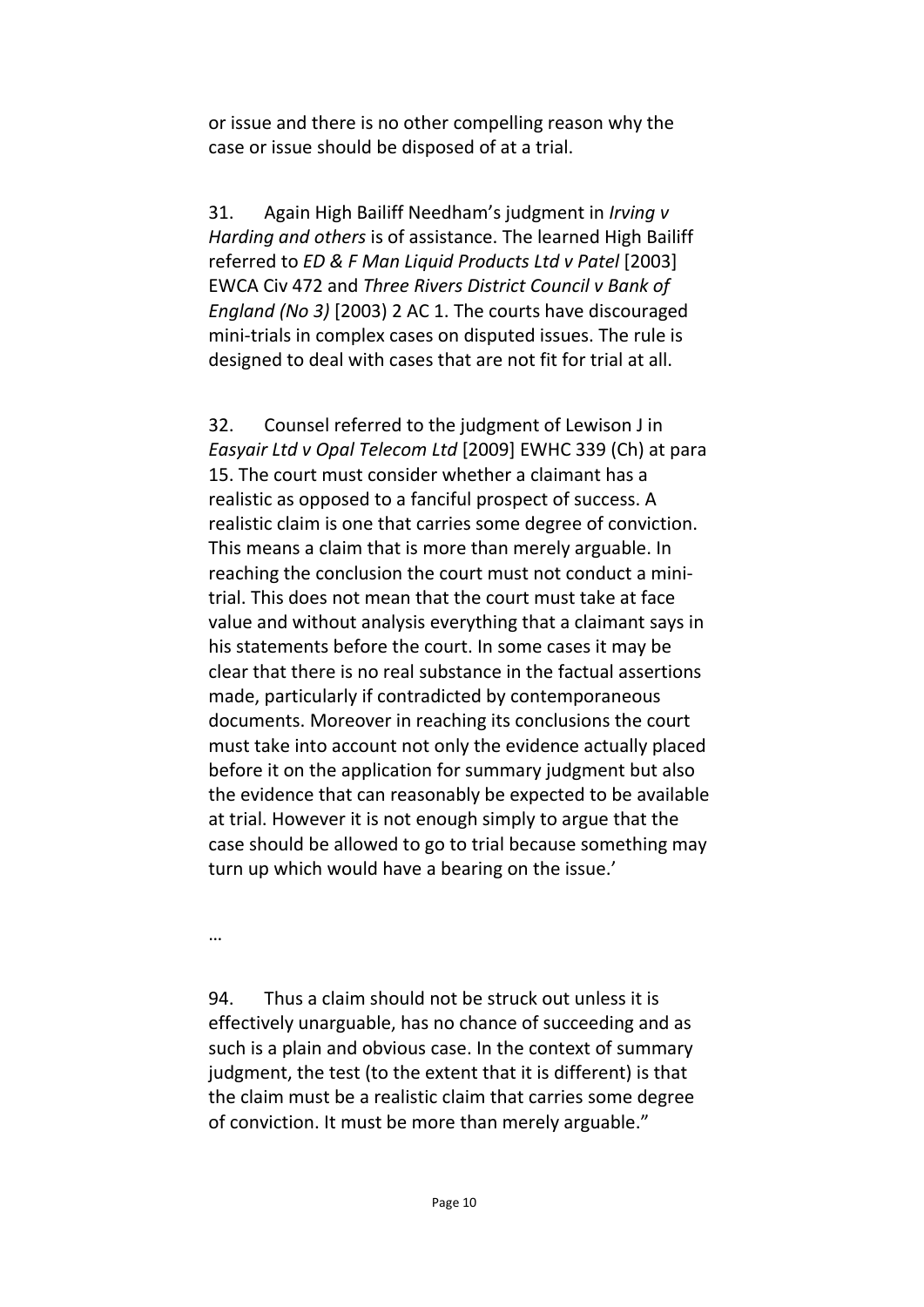28. This summary cites and relies upon the judgment of Lewison J in *Easyair Ltd (trading as Openair) v Opal Telecom Ltd* [2009] EWHC 339 (Ch). As made clear at para 15(vii) of that judgment, where a case raises a point of law and "the court is satisfied that it has before it all the evidence necessary for the proper determination of the question and that the parties have had an adequate opportunity to address it in argument, it should grasp the nettle and decide it. The reason is quite simple: if the respondent's case is bad in law, he will in truth have no real prospect of succeeding on his claim or successfully defending the claim". See also *ICI Chemicals & Polymers Ltd v TTE Training Ltd* [2007] EWCA Civ 725 at para 12; *Global Asset Capital Inc v Aabar Block SARL* [2017] EWCA Civ 37; [2017] 4 WLR 163 at para 27.

29. It was submitted on behalf of the Fund that, where the strike out/summary judgment application turns on a complex and developing area of the law, it is best left to be determined after a trial on the basis of actual rather than hypothetical facts - see, for example, *Richards (trading as Colin Richards & Co) v Hughes* [2004] EWCA Civ 266; [2004] PNLR 35, para 30 per Peter Gibson LJ.

30. This must depend on the extent to which the issue of law is fact dependent. Where all the relevant facts can be identified there is no reason why the issue of law cannot be determined and, indeed, it will often be consistent with the overriding objective of the Civil Procedure Rules (CPR Part 1) for that to be done, in the interest, in particular, of saving time and costs.

31. There are many precedents for decisions being reached as to whether a duty of care can be established on the basis of assumed or pleaded facts rather than following a full trial. Notable examples include *Caparo Industries plc v Dickman* [1990] 2 AC 605 (a preliminary issue assuming the facts to be as pleaded, see p 615E); *Henderson v Merrett Syndicates Ltd* [1995] 2 AC 145 (a preliminary issue on the question of law as to whether a duty of care was owed, see p 170A); *Customs and Excise Comrs v Barclays Bank plc* [2006] UKHL 28; [2007] 1 AC 181 (a preliminary issue on assumed facts, see p 188H); *Michael v Chief Constable of South Wales Police* [2015] UKSC 2; [2015] AC 1732 ("*Michael*") (application for summary judgment, see para 3); *N v Poole Borough Council* [2019] UKSC 25; [2020] AC 780 ("*N v Poole"*) (application to strike out, see para 9).

32. In the present case the relevant facts as to whether in law the Bank owed a duty of care to the Fund can be readily identified, namely, the assumed facts. It follows that the lower courts were correct to "grasp the nettle" and to decide the question of law, as to whether there was the alleged duty of care, one way or the other. This does not involve deciding whether, on the assumed facts, it is arguable that there is a duty of care: but rather deciding whether, on the assumed facts, there is, or is not, a duty of care.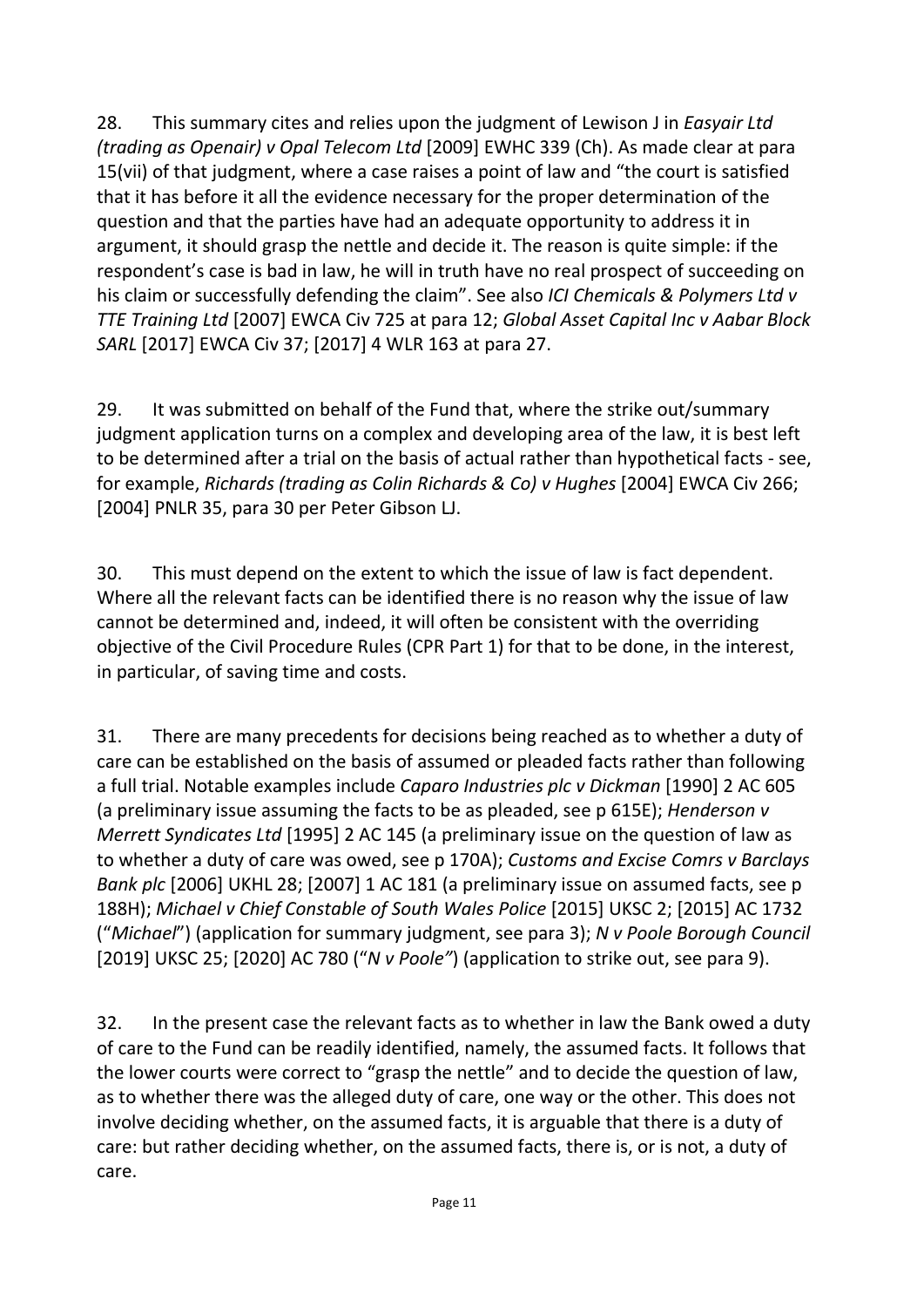### **5. The grounds of appeal**

33. The grounds of appeal may be summarised as follows. The Court of Appeal erred:

(1) in failing to allow the case to proceed to trial so that it can be decided in full view of the facts;

(2) in failing to have any or any sufficient regard to key facts;

(3) in incorrectly applying the burden of proof by failing to require the Bank to show that there was an absence of reality to the Fund's claims;

(4) in mischaracterising the scope of the alleged duty of care and/or the circumstances alleged to give rise to it;

(5) in holding that it was fanciful or hopeless for the Fund to contend that on the basis of existing authority a duty of care could be established against the Bank on the facts of the present case;

(6) in holding that a duty of care could only arise on the basis of an assumption of responsibility by the Bank to the Fund and in failing to recognise the possibility of an implied assumption of responsibility;

(7) in failing to recognise that, if the duty of care alleged does not fall within an established category of duties, it would be an incremental development justified by analogy with existing authorities on duties of care to third parties to protect against economic loss and by considerations of policy;

(8) in placing inappropriate reliance on authorities concerning accessory liability; and

(9) in failing to permit amendment to the Particulars of Claim.

34. The Board proposes to address first the grounds which raise questions of law, namely grounds (5) to (8). These are all questions which it is appropriate to consider on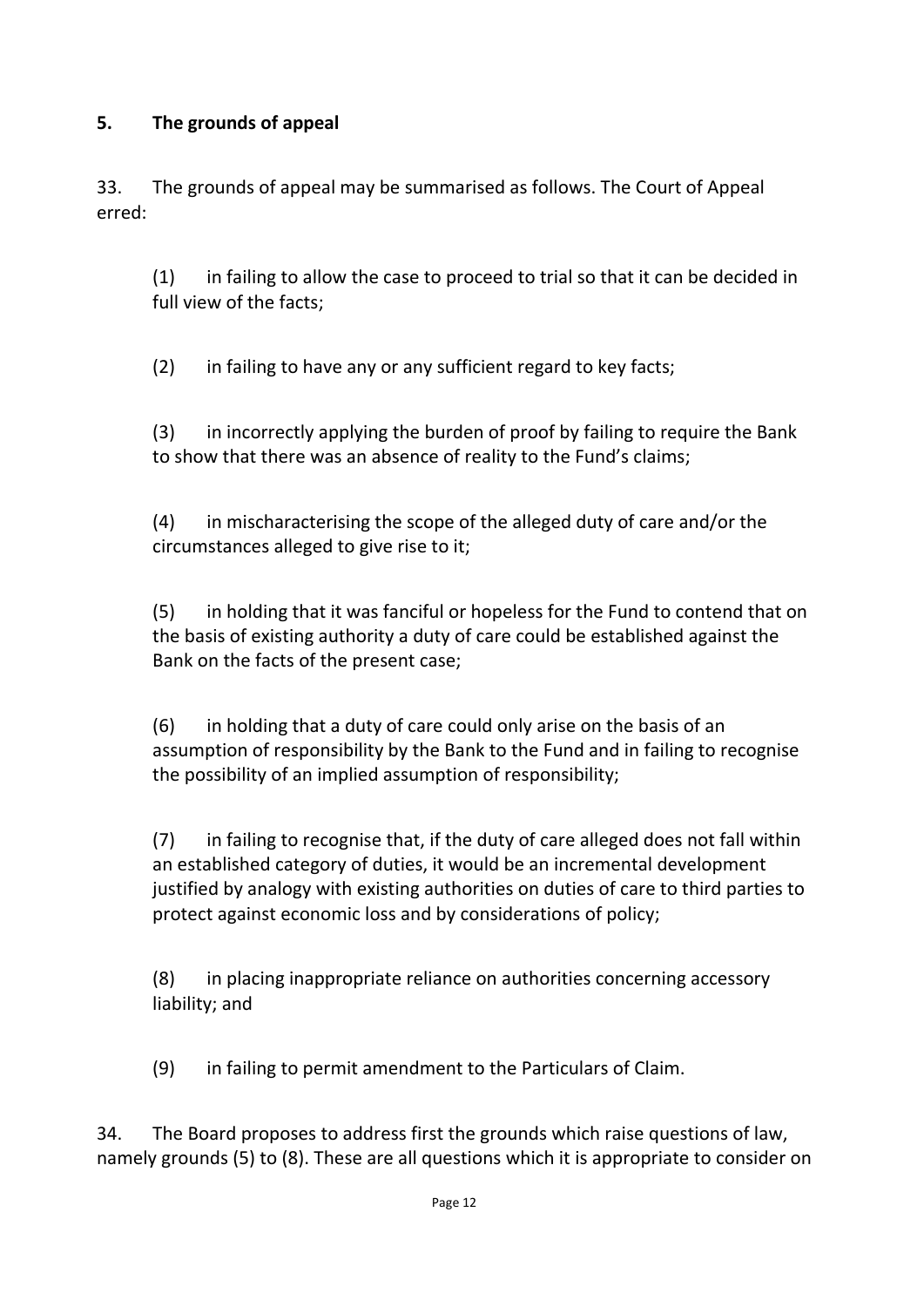the basis of the assumed facts. In the light of the determination of those questions of law it will then consider, so far as necessary, the criticisms made of the Court of Appeal's approach and decision making, as set out in the other grounds.

## **6. Duty of care based on existing authority (ground 5)**

## *(i) Introduction*

35. Mr Stephen Auld QC for the Fund relied on two main cases, both at first instance, in arguing that the Bank owed an already established duty of care to the Fund on the assumed facts. The first is *Barclays Bank plc v Quincecare Ltd* [1992] 4 All ER 363 ("*Quincecare*"); and the second is *Baden v Société Générale pour Favoriser le Développement du Commerce et de l'Industrie en France SA* [1993] 1 WLR 509 ("*Baden*"). It is convenient to examine *Quincecare* first although, in fact, *Baden* was decided several years before *Quincecare* in 1983 (but was not reported in the official law reports until 1993).

## *(ii) The Quincecare duty of care*

36. In *Quincecare*, a bank had agreed to loan £400,000 to a company. Under the loan facility, the chairman of the company caused the bank to transfer some £340,000 to a firm of solicitors who, under prior arrangements with him, then transferred that sum into his account in the USA. This constituted a defrauding of the company by the chairman. In the bank's action against the company for repayment of the loan, the company counterclaimed for loss caused by the bank's breach of a duty of care owed to the company. Steyn J carefully formulated and explained the bank's duty of care that was in issue on the counterclaim. This has subsequently been commonly referred to as the *Quincecare* duty of care.

37. Steyn J's description of the *Quincecare* duty of care is that it is a duty on a bank to refrain from executing a customer's order if, and for so long as, the bank is "put on inquiry" in the sense that the bank has reasonable grounds for believing - assessed according to the standards of an ordinary prudent banker - that the order is an attempt to defraud the customer. On the facts, the counterclaim failed because the bank was not "put on inquiry". It had no reasonable grounds for believing that the chairman's instruction to make the transfer was an attempt to defraud the company.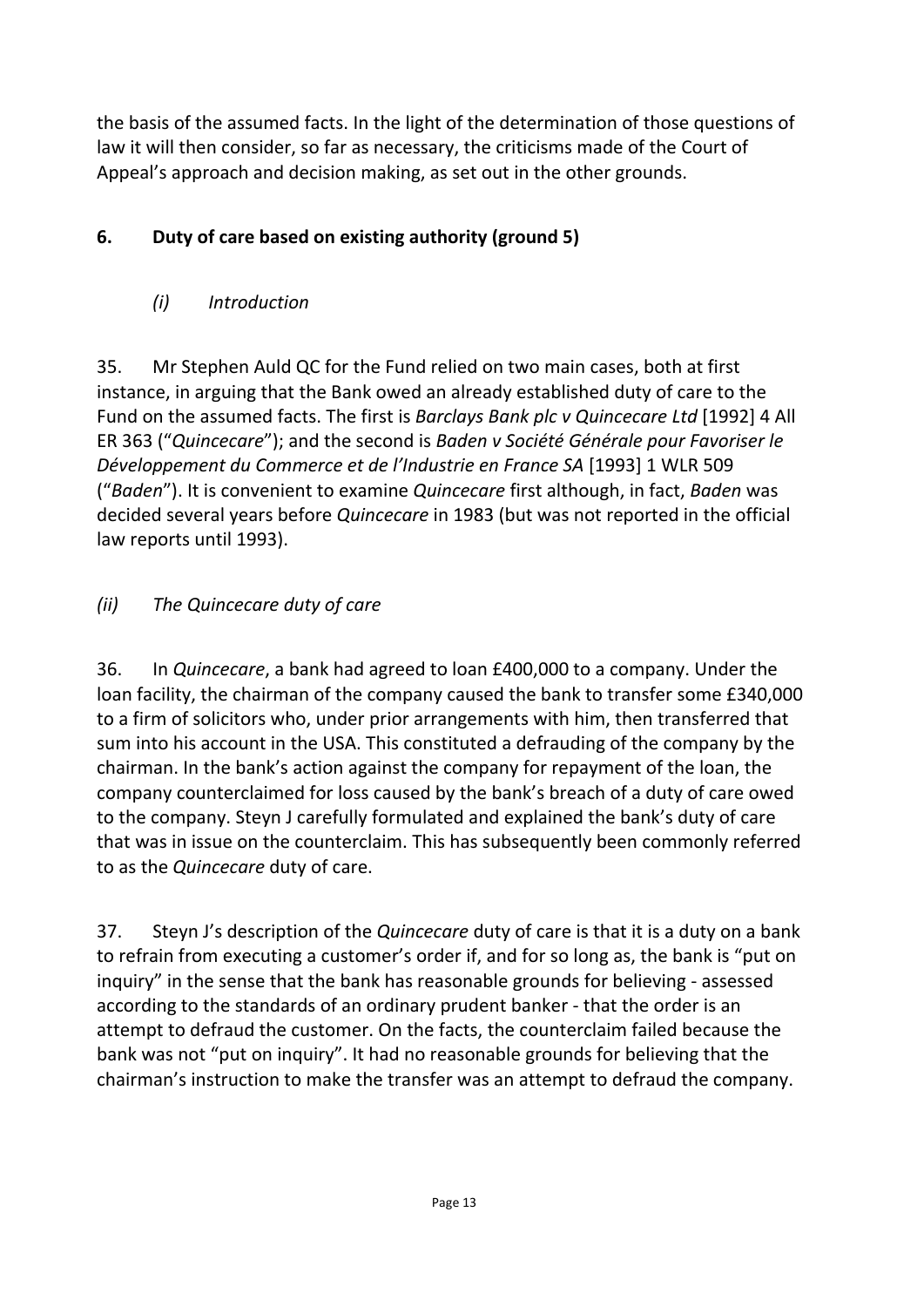38. It is instructive to set out at length the passages from Steyn J's judgment in

which he explained the nature of this particular duty of care. He said the following at

pp 376-377:

"In my judgment it is an implied term of the contract between the bank and the customer that the bank will observe reasonable skill and care in and about executing the customer's orders. Moreover, notwithstanding what was said in *Tai Hing Cotton Mill Ltd v Liu Chong Hing Bank Ltd* [1985] 2 All ER 947 at 957; [1986] AC 80 at 107, a banker may in a case such as the present be sued in tort as well as in contract: see *Midland Bank Trust Co Ltd v Hett Stubbs & Kemp (a firm)* [1978] 3 All ER 571; [1979] Ch 384. But the duties in contract and tort are coextensive, and in the context of the present case nothing turns on the question whether the case is approached as one in contract or tort.

Given that the bank owes a legal duty to exercise reasonable care in and about executing a customer's order to transfer money, it is nevertheless a duty which must generally speaking be subordinate to the bank's other conflicting contractual duties. Ex hypothesi one is considering a case where the bank received a valid and proper order which it is prima facie bound to execute promptly on pain of incurring liability for consequential loss to the customer. How are these conflicting duties to be reconciled in a case where the customer suffers loss because it is subsequently established that the order to transfer money was an act of misappropriation of money by the director or officer? If the bank executes the order knowing it to be dishonestly given, shutting its eyes to the obvious fact of the dishonesty, or acting recklessly in failing to make such inquiries as an honest and reasonable man would make, no problem arises: the bank will plainly be liable. But in real life such a stark situation seldom arises. The critical question is: what lesser state of knowledge on the part of the bank will oblige the bank to make inquiries as to the legitimacy of the order? In judging where the line is to be drawn there are countervailing policy considerations. The law should not impose too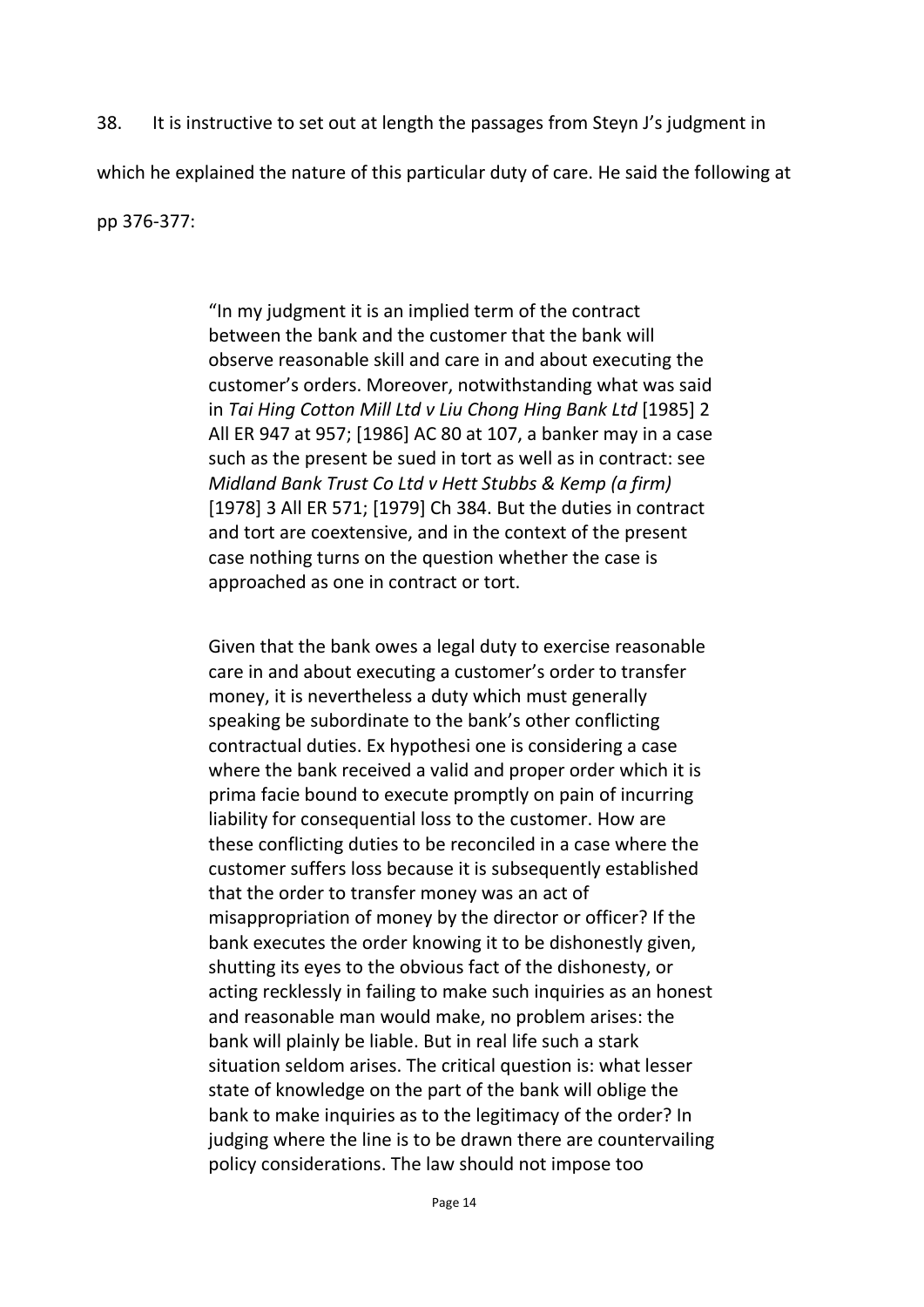burdensome an obligation on bankers, which hampers the effective transacting of banking business unnecessarily. On the other hand, the law should guard against the facilitation of fraud, and exact a reasonable standard of care in order to combat fraud and to protect bank customers and innocent third parties. To hold that a bank is only liable when it has displayed a lack of probity would be much too restrictive an approach. On the other hand, to impose liability whenever speculation might suggest dishonesty would impose wholly impractical standards on bankers. In my judgment the sensible compromise, which strikes a fair balance between competing considerations, is simply to say that a banker must refrain from executing an order if and for as long as the banker is 'put on inquiry' in the sense that he has reasonable grounds (although not necessarily proof) for believing that the order is an attempt to misappropriate the funds of the company … And, the external standard of the likely perception of an ordinary prudent banker is the governing one. That in my judgment is not too high a standard. Indeed, the evidence of Mr Redhead, a most experienced banker, showed that the principle which I have stated is the very criterion usually applied by bankers. He used the language of a banker being put on inquiry. He explained that if the order had been to transfer £350,000 to a local casino, the money would not have been sent. In this case the bank knew that the funds were required to purchase a business, and the bank expected the funds, or a large part of it, to go to the company's solicitors. Mr Redhead made clear that if he had reason to suspect the payment to [the solicitors], he would have made further inquiries, and notably from the solicitors. He would, he said, have put up with the embarrassment. This evidence reinforces my view that the principle which I have stated does not impose too high a duty on a bank.

Having stated what appears to me to be the governing principle, it may be useful to consider briefly how one should approach the problem. Everything will no doubt depend on the particular facts of each case. Factors such as the standing of the corporate customer, the bank's knowledge of the signatory, the amount involved, the need for a prompt transfer, the presence of unusual features, and the scope and means for making reasonable inquiries may be relevant. But there is one particular factor which will often be decisive.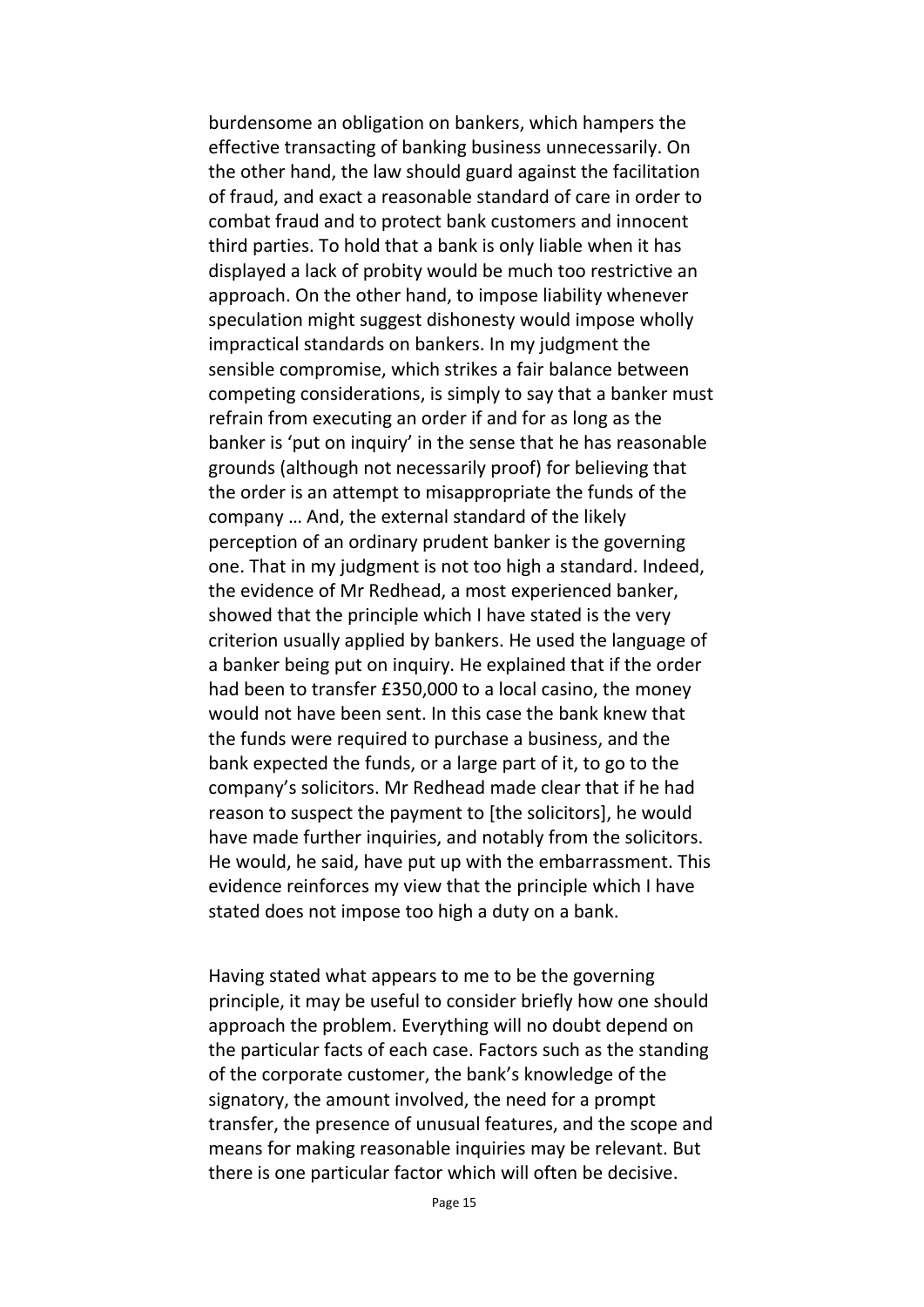That is the consideration that, in the absence of telling indications to the contrary, a banker will usually approach a suggestion that a director of a corporate customer is trying to defraud the company with an initial reaction of instinctive disbelief … [I]t is right to say that trust, not distrust, is … the basis of a bank's dealings with its customers. And full weight must be given to this consideration before one is entitled, in a given case, to conclude that the banker had reasonable grounds for thinking that the order was part of a fraudulent scheme to defraud the company."

39. There are three main points to highlight about the *Quincecare* duty of care as explained by Steyn J.

(1) The *Quincecare* duty of care is an aspect of the bank's duty of reasonable skill and care in and about executing the customer's orders and arises by reason of an implied term of the contract and under a co-extensive duty of care in the tort of negligence.

(2) Steyn J recognised that this particular duty of care has to be carefully calibrated to reflect the fact that the duty of care is counteracting the receipt by the bank of what appears to be a valid and proper order which it is prima facie bound to execute. In other words, the duty of care runs counter to the bank's standard contractual duty to comply with a valid order of the customer. In line with this, Steyn J was at pains to make clear that the standard of care imposed should not place too onerous a burden on banks.

(3) Steyn J's statement that "the law should guard against the facilitation of fraud, and exact a reasonable standard of care in order to combat fraud and to protect bank customers *and innocent third parties*" (emphasis added) must be read in context. There was no question on the facts of the case of any duty of care being owed by the bank to innocent third parties. That was not in issue. The relevant parties were the bank and the customer. They were in a contractual relationship and the question was how far an implied term or a duty of care in the tort of negligence should be imposed to protect the customer. It is therefore clear that the reference to protecting innocent third parties was merely to the effect that combating fraud committed against a bank's customer, by recognising a duty owed to the customer, protects not only the customer but also other innocent victims of a fraud.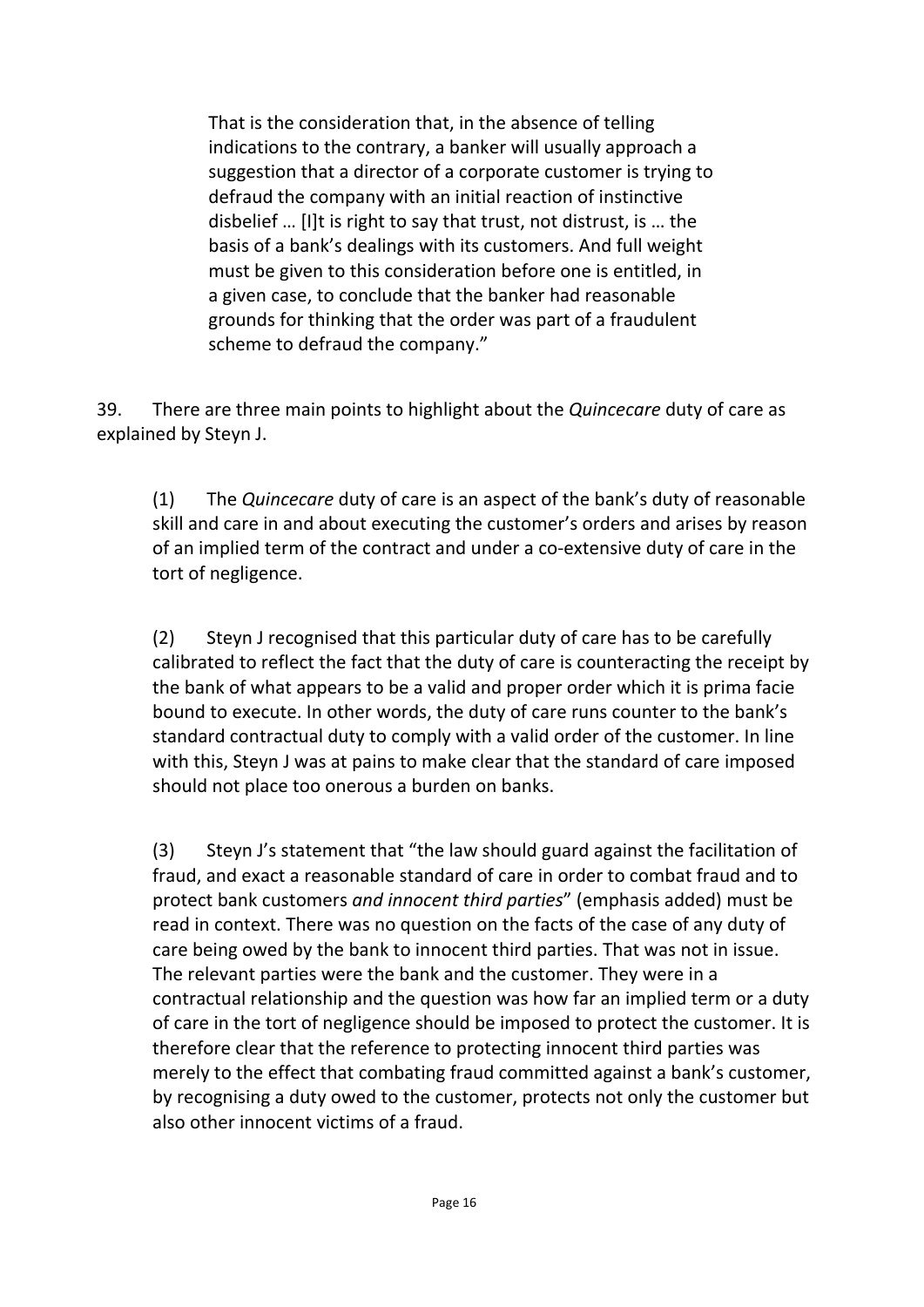40. The Board was referred to two subsequent cases on the *Quincecare* duty of care. The first is the decision of the UK Supreme Court in *Singularis Holdings Ltd v Daiwa Capital Markets Europe Ltd* [2019] UKSC 50; [2020] AC 1189. The claimant company, Singularis, was wholly owned by Mr Al Sanea. A large sum of money was held for the claimant in a client account by the defendant bank (Daiwa). The defendant paid out that money on Al Sanea's instructions to bank accounts in the names of three other companies within the same group of companies. This was a fraud by Al Sanea on the claimant company. The claimant's liquidators successfully argued before Rose J, whose decision was upheld by the Court of Appeal, that the defendant had been in breach of its *Quincecare* duty of care owed to the claimant and was therefore entitled to damages for its loss (subject to a 25% reduction for contributory negligence). On appeal to the Supreme Court, the central question was whether Al Sanea's illegal conduct should be attributed to the claimant so that illegality should be a defence to the claim (or that the company's loss should be treated as caused by its own fault or that there was an equal and opposite claim in deceit). The appeal was dismissed. The illegal conduct of Al Sanea was not to be attributed to the company and illegality was not a defence to the claim (and the company had not caused its own loss and there was no equal and opposite deceit claim).

41. The discussion of the *Quincecare* duty of care in the Supreme Court was relatively limited and essentially formed the background to the examination of attribution and illegality which were by that stage the central issues in the case. It is also clear that no question was raised as whether the *Quincecare* duty of care might be owed to anyone other than the bank's customer. Nevertheless, it is noteworthy that, at paras 23 and 35 of her judgment, Lady Hale (with whom Lord Reed, Lord Lloyd-Jones, Lord Sales and Lord Thomas agreed) stressed that the purpose of the *Quincecare* duty of care was to protect the bank's customer. There was no hint in her judgment that the duty might be owed to anyone other than the bank's customer.

42. It is also to be noted that in the Court of Appeal in *Singularis* [2018] EWCA Civ 84; [2018] 1 WLR 2777, Sir Geoffrey Vos C*,* with whom Gloster and McCombe LJJ agreed, drew a contrast between the limited *Quincecare* duty of care and the potentially more wide-ranging duty of care owed by an auditor in reporting on a company's financial statements. This was precisely said to be because the former is necessarily limited to claims by only a customer. Sir Geoffrey Vos C said at para 88:

> "[The *Quincecare* duty] is unlike the duty of an auditor in reporting publicly on a company's financial statements, where any number of potential claimants may wish to claim that they suffered loss as a result of what the auditor said having been inaccurate. The question of the scope of the duty is far more difficult there, because it would create an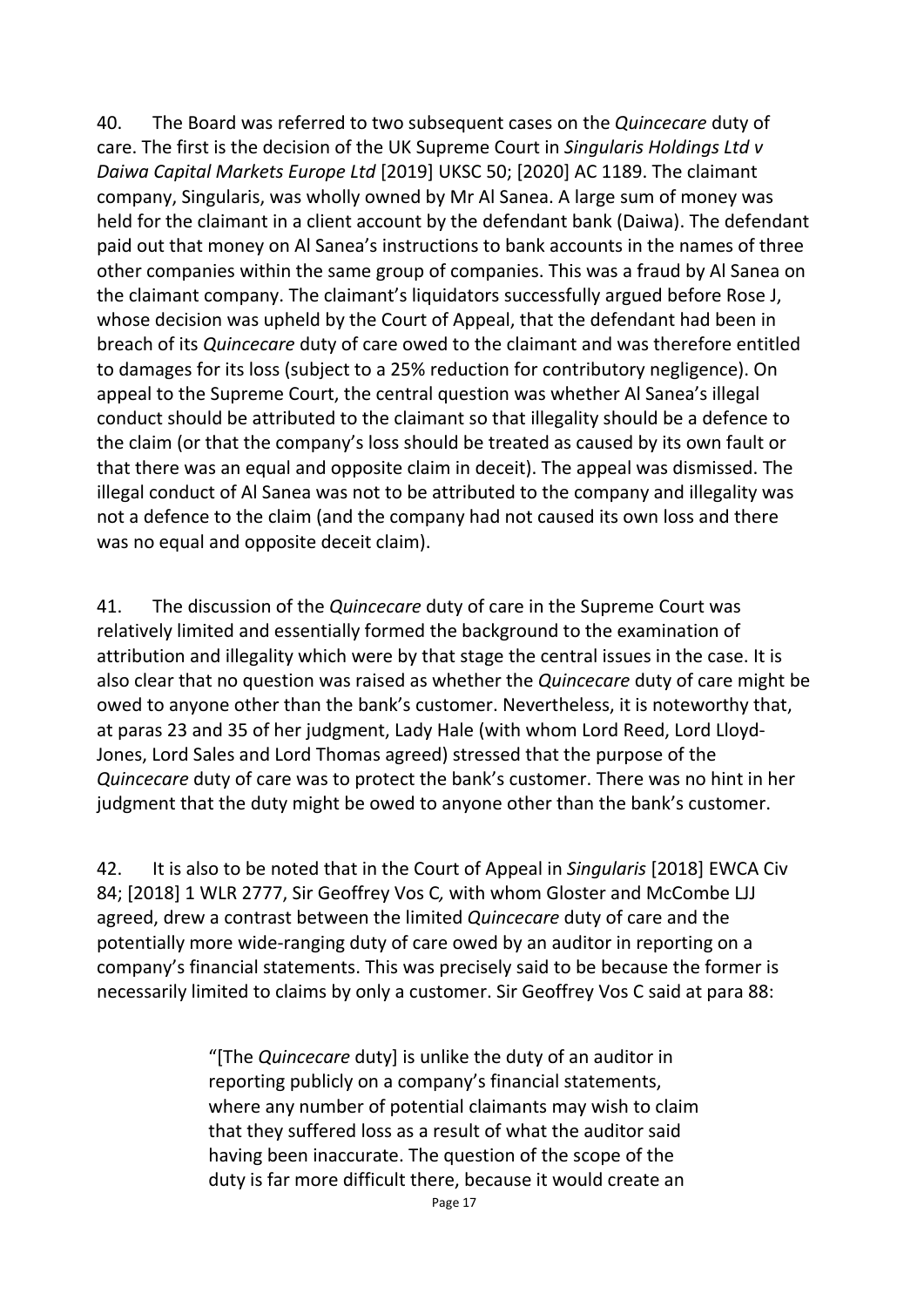impossible situation if the duty were to protect everyone from loss. The limited scope of the *Quincecare* duty makes it obvious that it is only to protect the customer from the loss of its money, and that only the customer can vindicate a claim for breach of it."

43. The second case subsequent to *Quincecare* to which the Board was referred was the decision of the Court of Appeal in *JP Morgan Chase Bank NA v Federal Republic of Nigeria* [2019] EWCA Civ 1641; [2019] 2 CLC 559. In that case, it was alleged by the claimant customer, which was a sovereign state, that the defendant bank had made three transfers totalling some US\$875,740,000, from the claimant's depository account held with the defendant, which the defendant would not have made had it been exercising reasonable care. This was because it was on notice that those payments, albeit made on the instructions of a person with authority to give those instructions, were defrauding the claimant. The principal issue in the case was whether the terms of the depository account agreement excluded a *Quincecare* duty of care. It was held that they did not with the leading judgment being given by Rose LJ with whom Baker LJ and Sir Bernard Rix agreed. There was no question raised as to whether the *Quincecare*  duty of care might be owed to anyone other than the bank's customer and Rose LJ's judgment was entirely framed in terms of the *Quincecare* duty being owed by a bank to its customer. Certainly she gave no indication at all that it might be a duty owed to others. So, for example, at para 40 Rose LJ said:

> "[T]he *Quincecare* duty is one aspect of a bank's overall duty to exercise reasonable skill and care in the services it provides. It can therefore properly be described as one of the incidents which the law ordinarily attaches to the relationship between the bank and the client and it is a duty which is inherent in that relationship."

44. The Board concludes that, on the present state of the authorities, there is nothing in *Quincecare* itself or in the cases subsequently applying it (including the decision in *Philipp v Barclays Bank UK plc* [2022] EWCA Civ 318; [2022] Bus LR 353 which was handed down after the hearing in this case) to support the argument that the *Quincecare* tortious duty of care extends beyond being a duty owed to the bank's customer which arises as an aspect of the bank's implied contractual duty of care and co-extensive tortious duty of care. The mention by Steyn J of protecting innocent third parties in *Quincecare* has to be read in context. It is best understood as recognising that the *Quincecare* duty of care, even though owed only to the customer, protects not only the customer against fraud but also innocent third parties.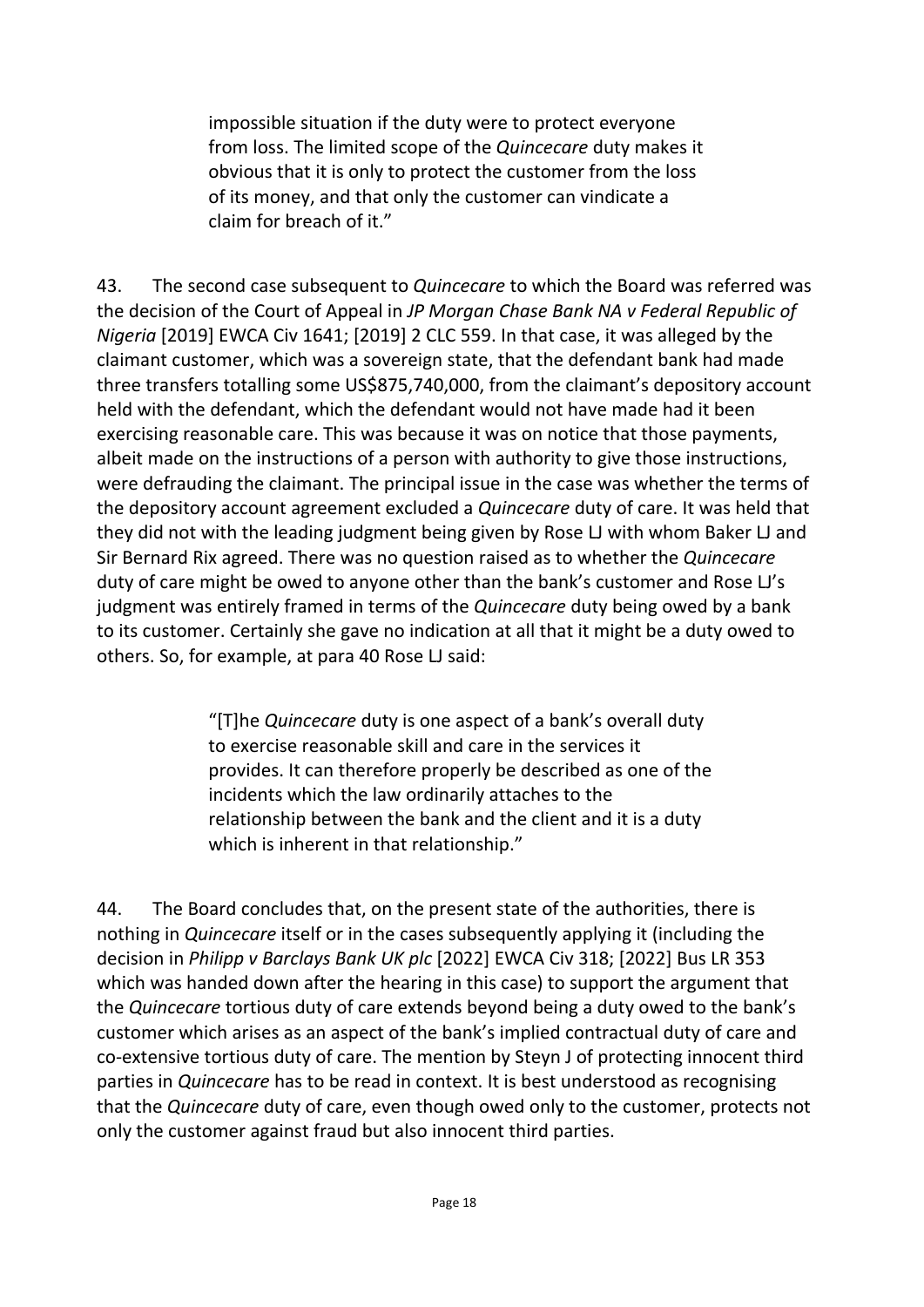#### *(iii) The duty of care recognised in Baden*

45. *Baden* is best known as a case on the equitable wrong of dishonest assistance of a breach of fiduciary duty. For several years, the courts often referred to this case for the five-fold classification of the scale of knowledge that might be required to hold a stranger to a trust liable for knowing assistance (often misleadingly referred to as rendering the defendant liable "as a constructive trustee"). That scale was set out by Peter Gibson J in *Baden* at [1983] 1 WLR 509 (Note), para 250. In *Royal Brunei Airlines Sdn Bhd v Tan* [1995] 2 AC 378 ("*Tan*"), it was made clear by the Privy Council that the dishonesty standard, not a negligence standard, was correct for the knowing assistance wrong. In so doing, Lord Nicholls said, at p 392, that in this context "the *Baden* scale of knowledge is best forgotten." The significance of *Tan* will be returned to later. But for present purposes, the *Baden* case is relevant for its less well-known, and far briefer, examination of a duty of care in tort.

46. The claimants were funds, or the liquidators of funds, that held money in an account with the Bahamas Commonwealth Bank Ltd ("BCB"). BCB in turn held that money in a trust account with the defendant bank ("SG"): ie BCB was the customer of the defendant bank. Acting on the instructions of BCB, the defendant bank paid money out of the account to a Panamanian bank. This was part of a dishonest and fraudulent scheme causing loss to the claimants. Having held that the defendant bank was not liable for the equitable wrong of knowing assistance, Peter Gibson J went on, relatively briefly, to consider whether the defendant bank was liable to the claimants in the tort of negligence. He held that, although the bank owed a duty of care to the claimants, they were not in breach of that duty of care and, in any event, no loss was caused by that negligence. He said the following on the duty of care in tort at para 349:

> "[Counsel for the claimants] submits that where a paying bank is on notice that its customer is a fiduciary in respect of moneys in an account with the bank it owes a duty of care to the persons beneficially interested in those moneys, as soon as the bank is put on such notice. [Counsel for the defendant] does not dispute this, and that concession was rightly made, in my view, in the light of *Ross v Caunters* [1980] Ch 297. In that case the intended beneficiary under a will recovered damages against solicitors who had prepared a will but negligently failed to warn the testator that the will should not be witnessed by the spouse of a beneficiary. Sir Robert Megarry V-C in determining the question whether a duty of care arose followed the two-stage approach laid down by Lord Wilberforce in *Anns v Merton London Borough Council*  [1978] AC 728."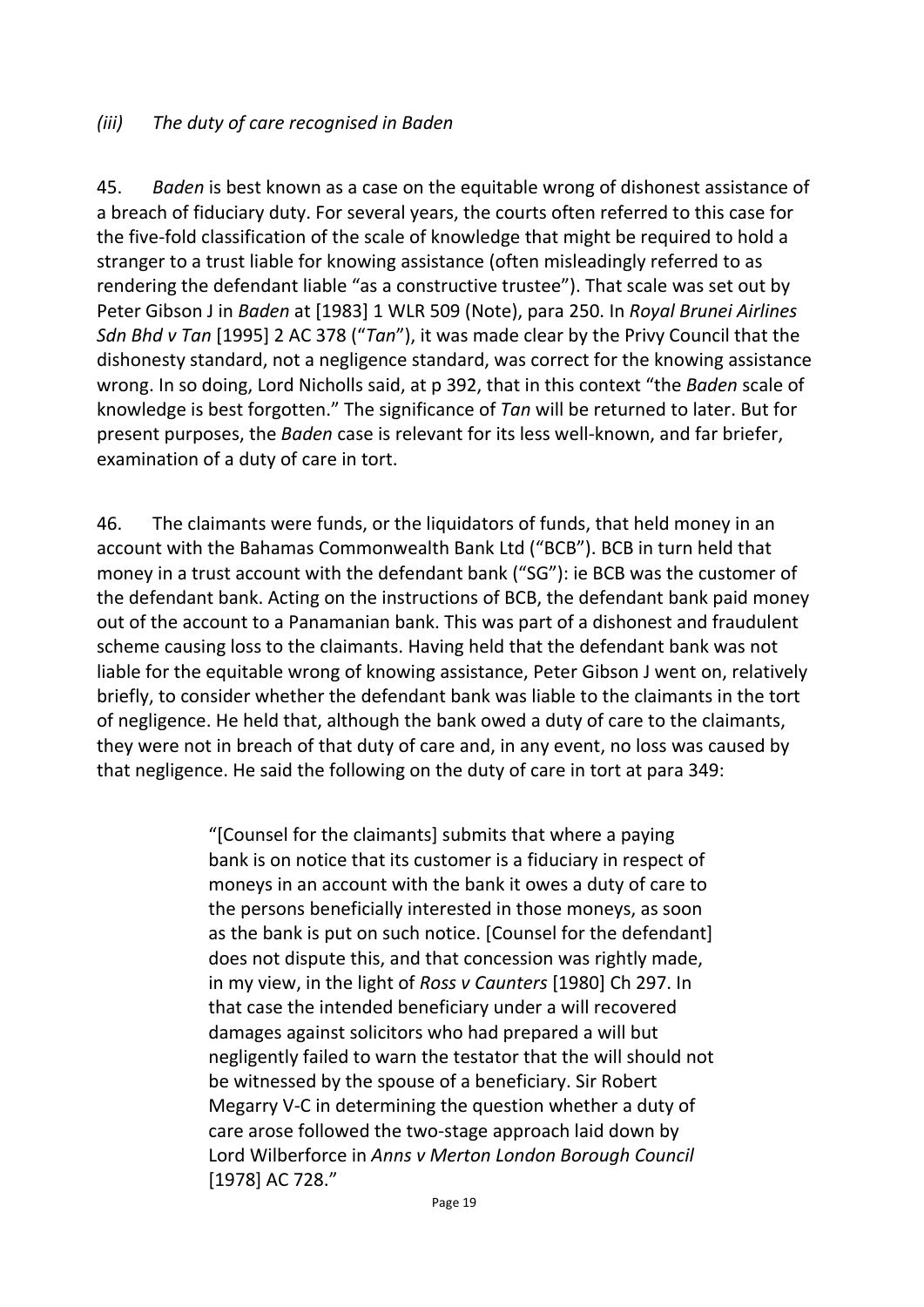47. Peter Gibson J then cited that part of Lord Wilberforce's judgment setting out the two-stage test for a duty of care before continuing in para 349 as follows:

> "Sir Robert Megarry V-C held (1) that a solicitor who was negligent could be liable not only in contract to his client but also at the same time in tort both to his client and to others, (2) that a solicitor instructed by his client to carry out a transaction that will confer a benefit on a third party owes a duty of care to that third party in that the third party is a person within his direct contemplation as someone likely to be so closely and directly affected by his acts or omissions, that he can reasonably foresee that the third party is likely to be injured by those acts or omissions, (3) that the mere fact that the loss to such third party caused by the negligence is purely financial is no bar to the claim against the solicitor, and (4) that there were no considerations which sufficed to negative or limit the scope of the solicitor's duty to the beneficiary. If one then turns to the position of a bank which knows that an account with it is a trust account, in my judgment a bank which is negligent in transacting banking business in relation to the account may be liable not only in contract to its customer but also in tort to the customer and others. Further a bank instructed by its customer to pay moneys out of that account owes a duty of care to the beneficiaries interested in the account in that the beneficiaries are within the bank's direct contemplation as persons likely to be so closely affected by the bank's acts and omissions that it can reasonably foresee that the beneficiaries are likely to be injured by those acts or omissions. Also the mere fact that the loss to the beneficiaries caused by the negligence is purely financial is no bar to the claim against the bank. No considerations negativing or limiting the scope of the banker's duty to the beneficiaries have been suggested or occur to me.

> 350. In my judgment the scope of the duty of care owed by the bank to the beneficiaries extends at least this far, that the bank must exercise reasonable care and skill in transacting banking business relating to that account and that such duty includes making such inquiries as may in the circumstances be appropriate and practical if the bank has, or a reasonable banker would have, grounds for believing that the customer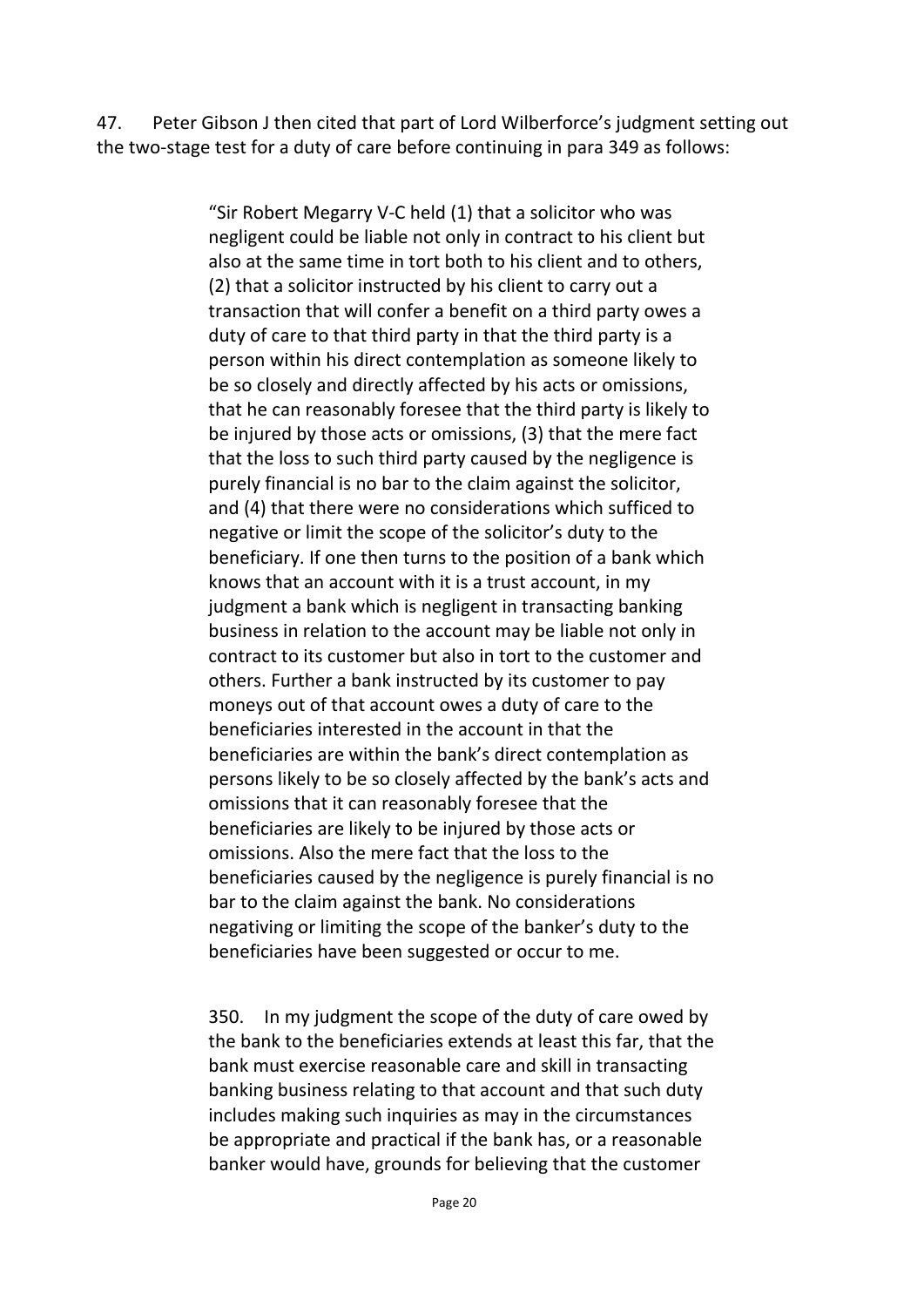or its authorised signatories are misapplying, or acting fraudulently in respect of, the trust moneys in that account … Thus if a bank while the duty to inquire subsists pays moneys out of the trust account and it can be shown that the loss is consequent on the failure to perform the duty of inquiry, the beneficiaries would be able to recover in negligence against the bank.

…

352. In the present case, in my judgment, SG owed the funds a duty of care in that it knew, from the trust account designation placed by BCB on the account, that BCB recognised that it was fiduciary and that others were beneficially interested in that account, and it knew from the sub-depository agreement, proffered by BCB as the trust document, that the beneficiaries were the funds …

353. For the reasons which I have already given in relation to the claim in equity, in my judgment by 10 May 1973, SG had come under a duty of inquiry but that duty ceased by that date. Accordingly SG was not negligent in transferring the \$4m to Panama. If that is wrong and SG remained under a duty of inquiry - and hence under a duty to withhold payment - by virtue of its failure to insist on an answer from BCB to its inquiry as to the beneficial ownership of the \$4m no loss resulted from that failure, as … the answer that would have been received from BCB would have been that the order of 12 April released the \$4m from the trust and that answer would not have put SG on further inquiry or required it to withhold payment further."

48. The judgment of Peter Gibson J (which was upheld by the Court of Appeal, in an unreported judgment, [1985] BCLC 258 note, on the ground that the bank had not been negligent) clearly supports the submission of Mr Auld. Peter Gibson J was accepting that a duty of care was owed by the defendant bank to the third party beneficiaries (ie the funds) and not merely to its customer in a situation where the bank knew that the accounts were held by its customer as a fiduciary for known beneficiaries. On Peter Gibson J's express reasoning, it did not matter that the loss was pure economic loss and both acts and omissions were held to be covered.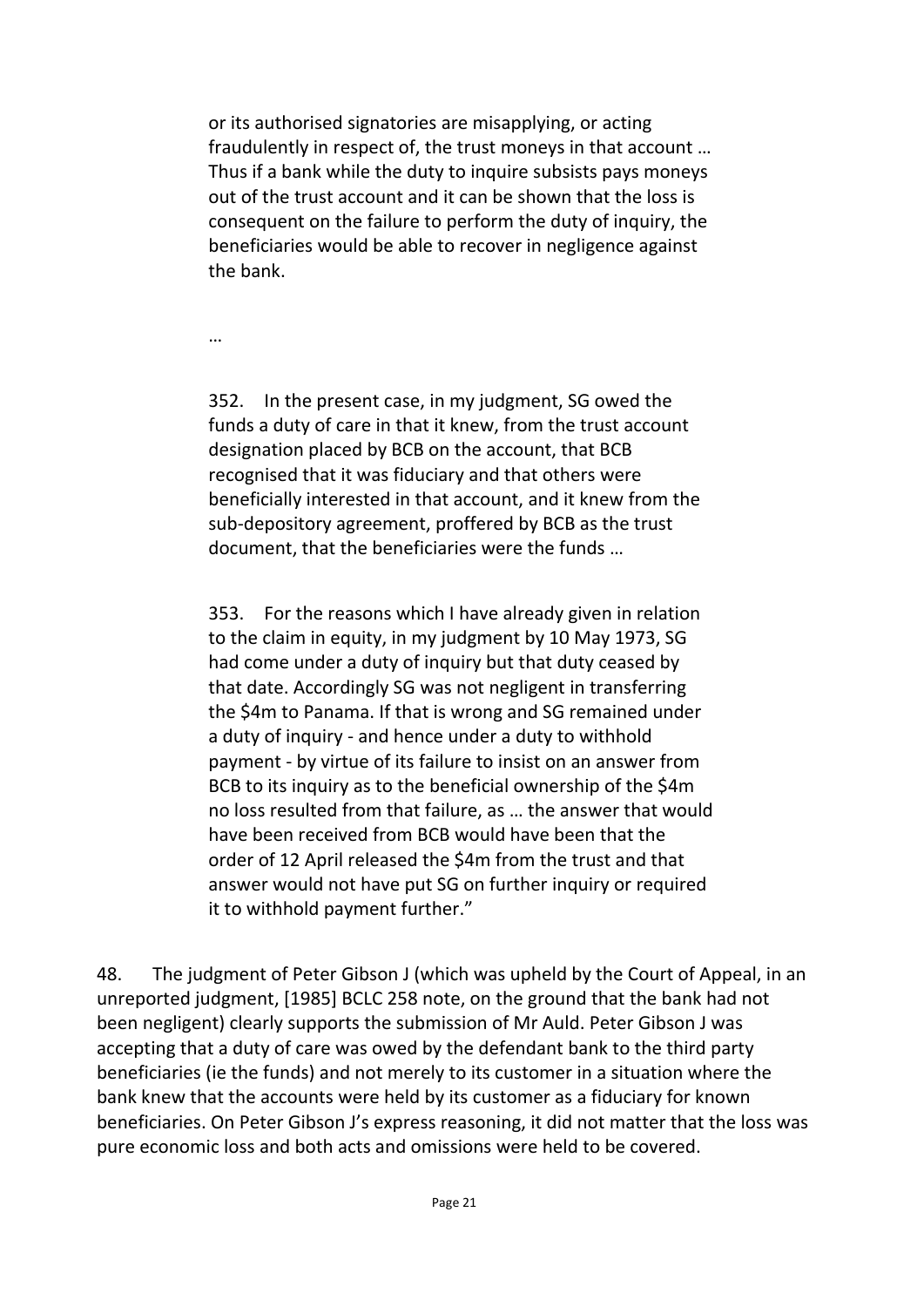49. Although the decision of Peter Gibson J on the existence of the duty of care has not been formally overruled, and indeed we have not been referred to any subsequent direct consideration of it in any case prior to this one, it is clear to the Board that, in the light of subsequent developments in relation to the tort of negligence, it cannot stand today as good law.

50. The principal reason for this is that, at the time of Peter Gibson J's decision, as he himself made clear, the authoritative approach to determining whether there was a duty of care owed by a defendant to a claimant was that laid down by Lord Wilberforce in *Anns v Merton London Borough Council* [1978] AC 728, 751-752*.* According to that approach, one first asked whether it was reasonably foreseeable to the defendant that the claimant would be likely to suffer loss from the defendant's careless conduct. If so, there was prima facie a duty of care owed. But there would be no duty of care if, secondly, there were good reasons (of policy) why that prima facie duty should be negatived or limited.

51. That two-stage approach led to an expansion of the tort of negligence. And it was during that period that *Baden* was decided. But by the end of the 1980s, Lord Wilberforce's approach was being rejected in a number of House of Lords cases. Perhaps the most important was *Caparo v Dickman*, especially at pp 617-618, which was generally interpreted as favouring a three-stage test for novel duties of care (foreseeability, proximity, and whether fair, just and reasonable) and/or an incremental approach. Then in July 1990, in *Murphy v Brentwood District Council*  [1991] 1 AC 398, the House of Lords, applying the 1966 Practice Statement (*Practice Statement (Judicial Precedent)* [1966] 1 WLR 1234), overruled the actual decision in *Anns v Merton,* on the negligence of public authorities*.* Further, Lord Keith of Kinkel, giving the leading speech, expressly stated, at p 472, that not only should *Anns v Merton* be overruled but so should "all cases subsequent to *Anns* which were decided in reliance on it".

52. The rejection of the *Anns v Merton* two-stage approach was later explained in some detail by Lord Reed, giving the leading judgment of the Supreme Court favouring an incremental approach to a novel duty of care, in *Robinson v Chief Constable of West Yorkshire Police* [2018] UKSC 4; [2018] AC 736 ("*Robinson*").

53. It is clear that in *Baden*, as he was bound to do so, Peter Gibson J was applying the now rejected two-stage approach of *Anns v Merton*. Hence in para 349 (set out above), one can see him applying a test of foreseeability followed by the sentence, "No considerations negativing or limiting the scope of the banker's duty to the beneficiaries have been suggested or occur to me." It is also significant that Peter Gibson J did not identify as requiring caution that the loss was pure economic loss and that one was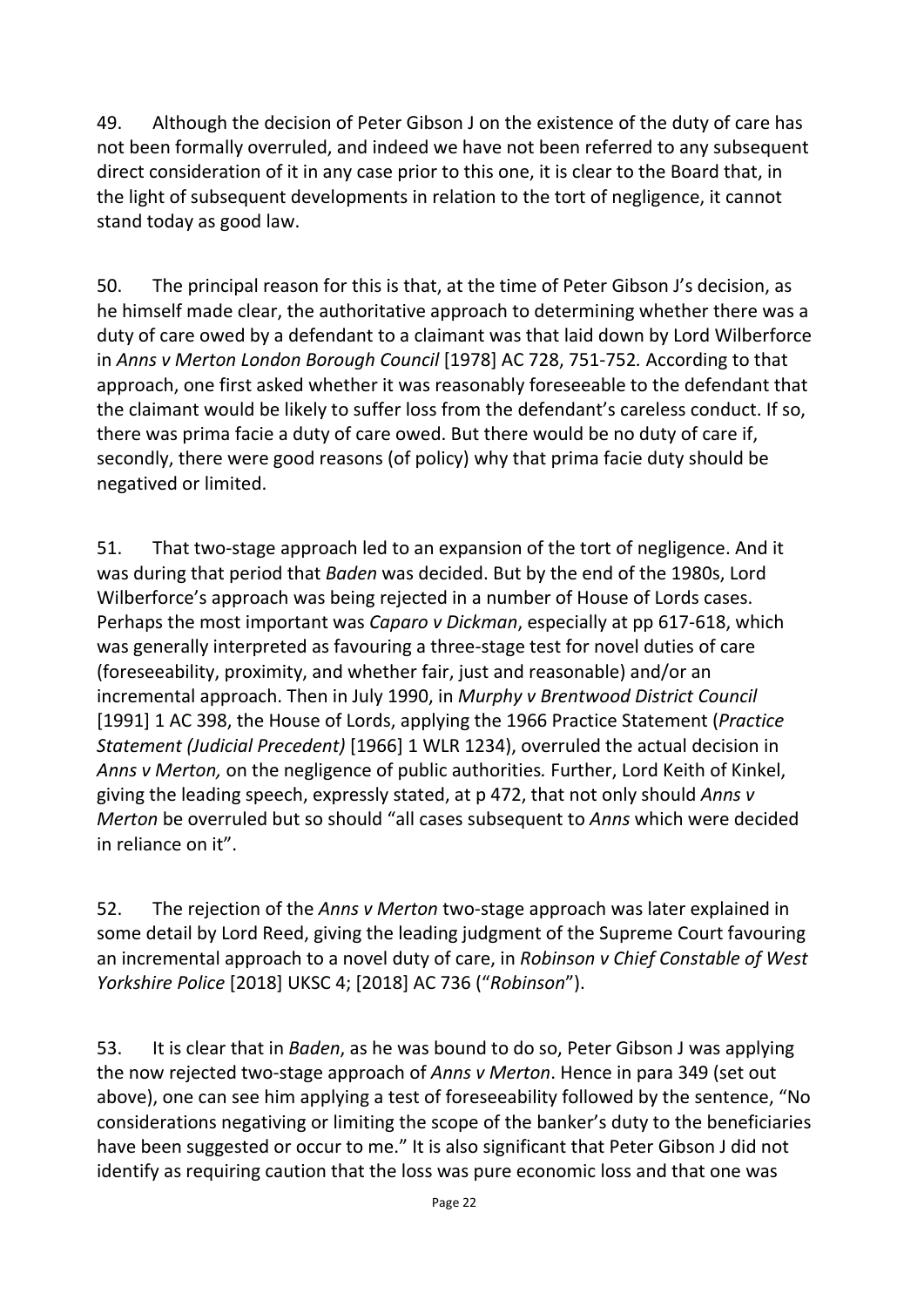dealing with an omission (in the sense of a failure to prevent the wrongdoing of a third party causing loss to the claimant).

54. It is true that Peter Gibson J placed direct reliance on the decision of *Ross v Caunters* [1980] Ch 297 which, as shall be explained below, remains good law, having been confirmed by the House of Lords in *White v Jones* [1995] 2 AC 207*.* But the reasoning in *Ross v Caunters* cannot be upheld because again it was applying the approach in *Anns v Merton*.

55. Mr Auld further prayed in aid a passage from the *Encyclopaedia of Banking Law*  (online edition), section C, para 382.1 (and, similarly, section D, para 247) (both Issue 182 released 29 June 2021):

> "382.1 Where a paying bank is on notice that its customer is a fiduciary in respect of moneys in an account with it, the paying bank owes a duty of care to the beneficiaries of those moneys, as soon as the bank is put on such notice. As to the scope of the duty of care owed by the bank to the beneficiaries, the bank must exercise reasonable care and skill in transacting banking business relating to the account. Such duty includes making such inquiries as may, in the circumstances, be appropriate and practical if the bank has, or a reasonable banker would have, grounds for believing that the customer or its authorised signatories are misapplying, or acting fraudulently in respect of, the trust moneys in the account. The duty not to comply with the customer's instructions will cease when the bank receives information which the honest and reasonable banker would accept, with the result that he is not put upon further inquiry. Thus if a bank, while the duty to inquire subsists, pays moneys out of the trust account and it can be shown that the loss is consequent on the failure to perform the duty of inquiry, the beneficiaries would be able to recover in negligence against the bank."

56. Although no authority for that proposition is cited in the *Encyclopaedia of Banking Law*, it represents a summary of the decision in *Baden.* But if, as we have said, *Baden* cannot stand as good law, that passage takes matters no further.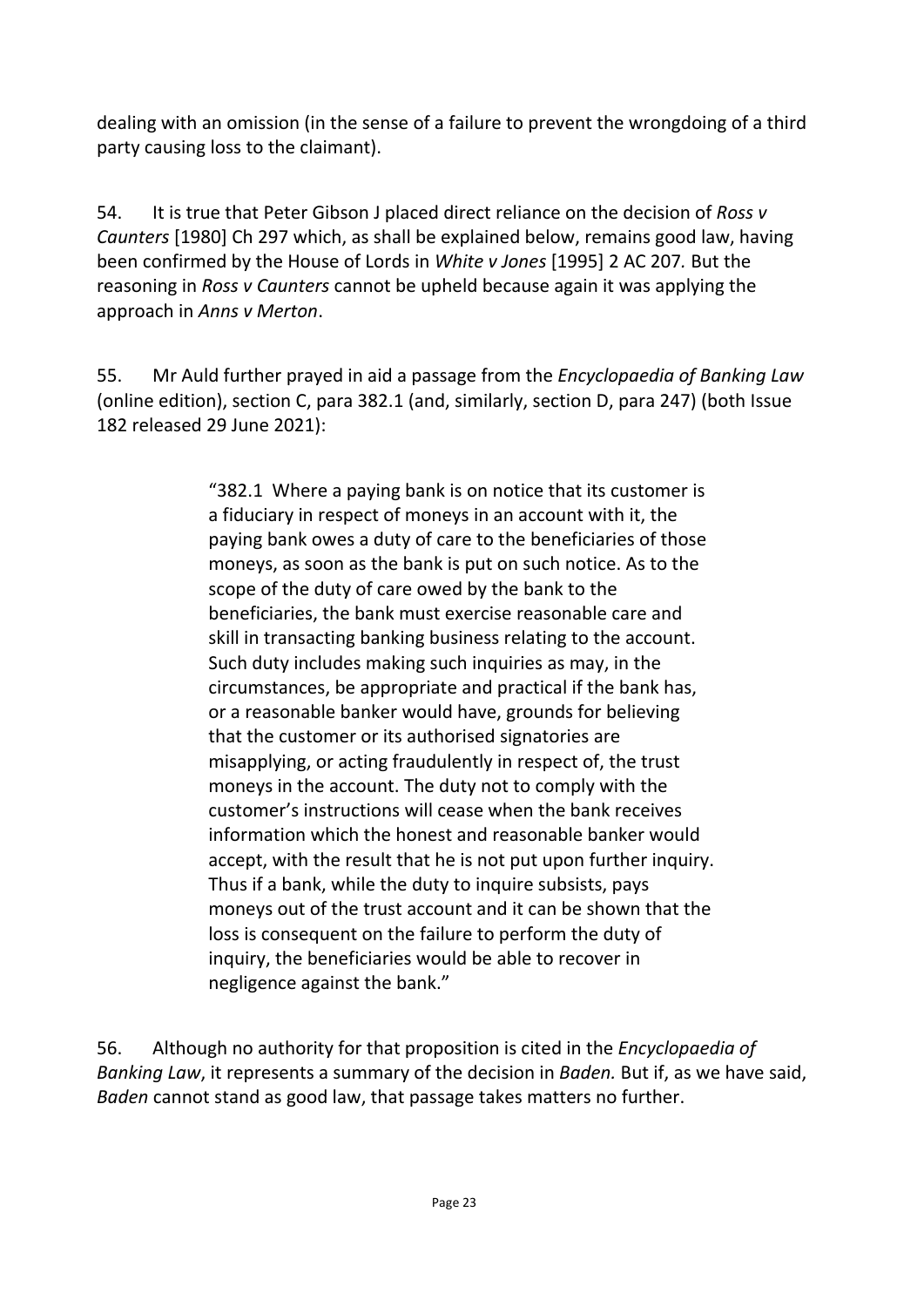57. It is the Board's view, therefore, that, on the existing case law, *Quincecare* does not extend beyond a duty of care being owed by a bank to its customer; and the duty of care owed to third party beneficiaries of an account, held to exist in *Baden*, cannot stand as good law because of the demise of the two-stage approach to the duty of care in *Anns v Merton* on which it rested.

58. The Board therefore rejects the Fund's case that the Bank arguably owed a duty of care to it on the basis of the existing authorities of *Quincecare* and *Baden*. As a matter of law such a claim has no real prospects of success and there is no reasonable ground for bringing it.

## **7. Duty of care based on assumption of responsibility (ground 6)**

59. Mr Auld argued that, in so far as existing authority required an assumption of responsibility to establish the duty of care in this context, there was on the assumed facts an (implied) assumption of responsibility by the Bank towards the Fund as beneficial owner of the money in the Accounts.

60. The principle of an assumption of responsibility has been criticised by some commentators as being elusive and tending to obscure the real reasoning: see, for example, Kit Barker, "Unreliable assumptions in the modern law of negligence" (1993) 109 LQR 461; and Christian Witting, *Street on Torts*, 16th ed (2021), pp 53-55. Other commentators consider it to be an important and distinctive source of legal obligation: see, for example, Donal Nolan, "Assumption of Responsibility: Four Questions" (2019) 72 Current Legal Problems 123. The courts have continued to apply it and to find it useful. In paras 62-64 below we explain the objective nature of the test and some of the main factors that the courts have considered relevant in determining whether there is, or is not, an assumption of responsibility.

61. It is first helpful to refer to the most recent authoritative summary of the principle of assumption of responsibility which is contained in the judgment of Lord Reed (with whom Lady Hale, Lord Wilson, Lord Hodge and Lady Black agreed) in *N v Poole* at paras 67-68:

> "67. Although the concept of an assumption of responsibility first came to prominence in *Hedley Byrne & Co Ltd v Heller & Partners Ltd* [1964] AC 465 in the context of liability for negligent misstatements causing pure economic loss, the principle which underlay that decision was older and of wider significance (see, for example, *Wilkinson v Coverdale*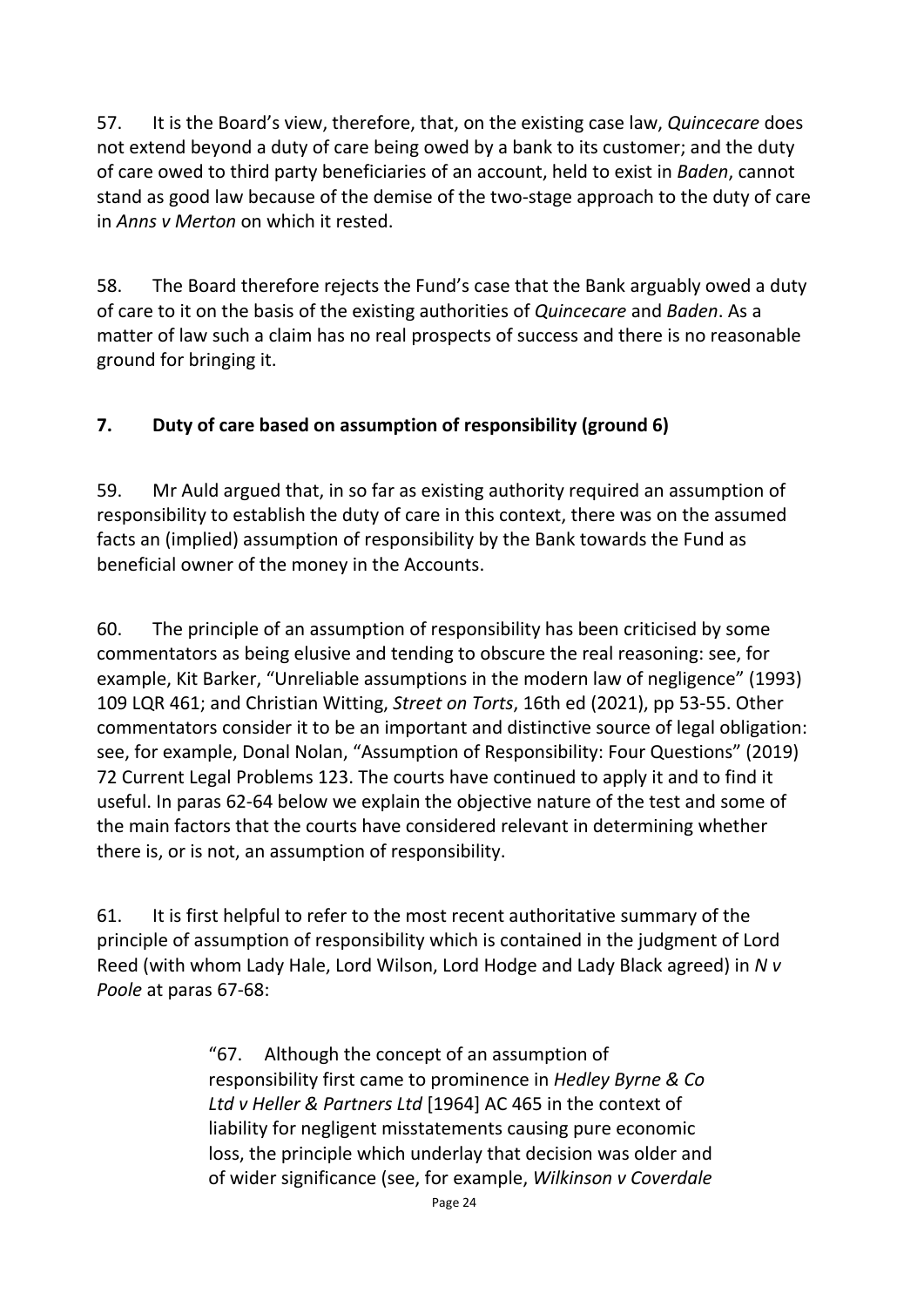(1793) 1 Esp 75). Some indication of its width is provided by the speech of Lord Morris of Borth-y-Gest in *Hedley Byrne*, with which Lord Hodson agreed, at pp 502-503:

> 'My Lords, I consider that it follows and that it should now be regarded as settled that if someone possessed of a special skill undertakes, quite irrespective of contract, to apply that skill for the assistance of another person who relies upon such skill, a duty of care will arise. The fact that the service is to be given by means of or by the instrumentality of words can make no difference. Furthermore, if in a sphere in which a person is so placed that others could reasonably rely upon his judgment or his skill or upon his ability to make careful inquiry, a person takes it upon himself to give information or advice to, or allows his information or advice to be passed on to, another person who, as he knows or should know, will place reliance upon it, then a duty of care will arise.'

It is also apparent from well-known passages in the speech of Lord Devlin, at pp 528-530:

> 'I think, therefore, that there is ample authority to justify your Lordships in saying now that the categories of special relationships which may give rise to a duty to take care in word as well as in deed are not limited to contractual relationships or to relationships of fiduciary duty, but include also relationships which in the words of Lord Shaw in *Norton v Lord Ashburton* [1914] AC 932, 972 are "equivalent to contract", that is, where there is an assumption of responsibility in circumstances in which, but for the absence of consideration, there would be a contract ... I shall therefore content myself with the proposition that wherever there is a relationship equivalent to contract, there is a duty of care … Where, as in the present case, what is relied on is a particular relationship created ad hoc, it will be necessary to examine the particular facts to see whether there is an express or implied undertaking of responsibility.'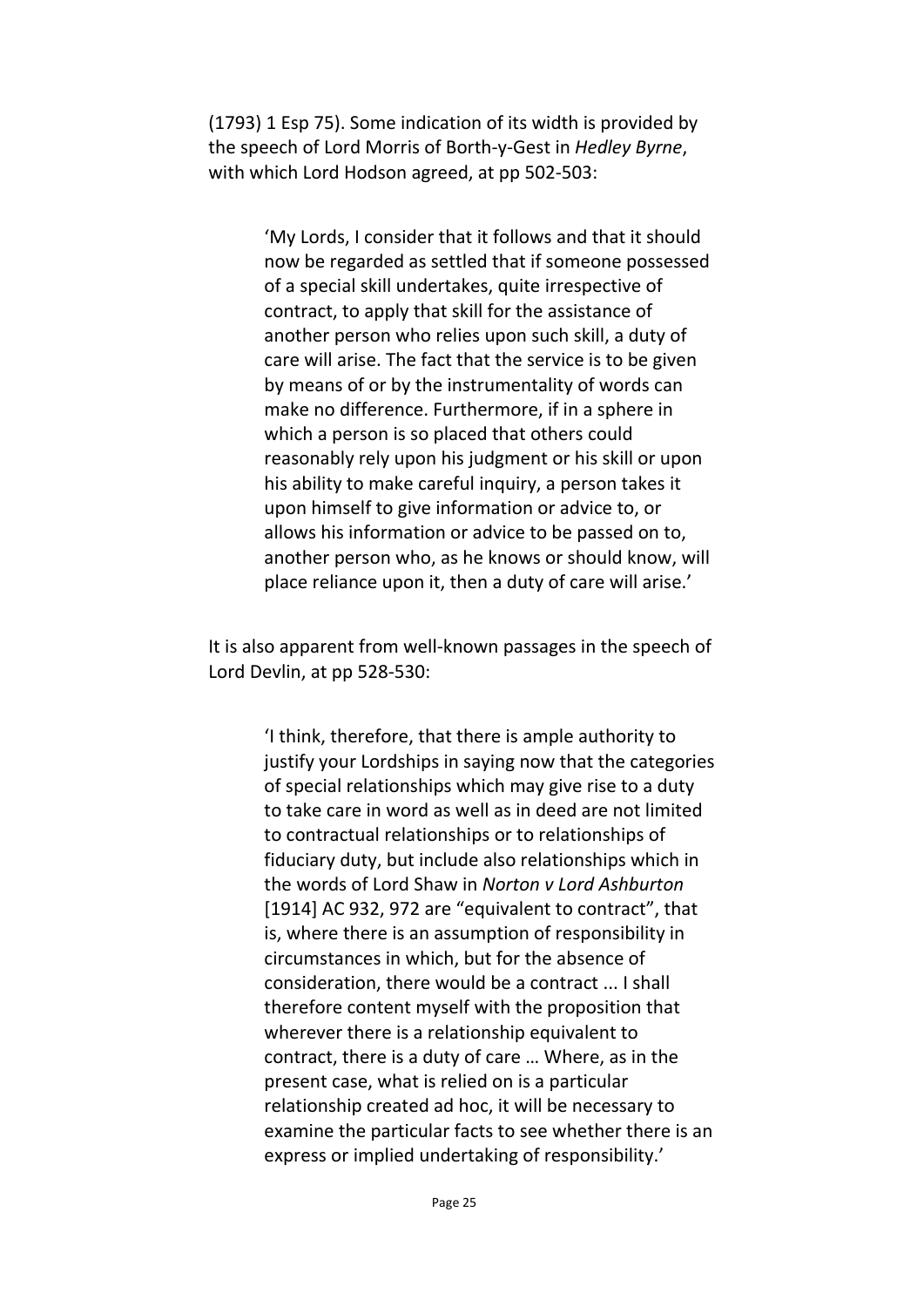68. Since *Hedley Byrne*, the principle has been applied in a variety of situations in which the defendant provided information or advice to the claimant with an undertaking that reasonable care would be taken as to its reliability (either express or implied, usually from the reasonable foreseeability of the claimant's reliance upon the exercise of such care), as for example in *Smith v Eric S Bush*, or undertook the performance of some other task or service for the claimant with an undertaking (express or implied) that reasonable care would be taken, as in *Henderson v Merrett Syndicates Ltd* and *Spring v Guardian Assurance plc* [1995] 2 AC 296. In the latter case, Lord Goff of Chieveley observed, at p 318:

> 'All the members of the Appellate Committee in [*Hedley Byrne*] spoke in terms of the principle resting upon an assumption or undertaking of responsibility by the defendant towards the plaintiff, coupled with reliance by the plaintiff on the exercise by the defendant of due care and skill. Lord Devlin, in particular, stressed that the principle rested upon an assumption of responsibility when he said, at p 531, that "the essence of the matter in the present case and in others of the same type is the acceptance of responsibility" … Furthermore, although *Hedley Byrne* itself was concerned with the provision of information and advice, it is clear that the principle in the case is not so limited and extends to include the performance of other services, as for example the professional services rendered by a solicitor to his client: see, in particular, Lord Devlin, at pp 529-530. Accordingly where the plaintiff entrusts the defendant with the conduct of his affairs, in general or in particular, the defendant may be held to have assumed responsibility to the plaintiff, and the plaintiff to have relied on the defendant to exercise due skill and care, in respect of such conduct.'"

62. The test for determining whether responsibility has been assumed by a defendant to a claimant is an objective one - see, for example, *Henderson v Merrett* at p 181B per Lord Goff, *Williams v Natural Life Health Foods Ltd* [1998] 1 WLR 830 at p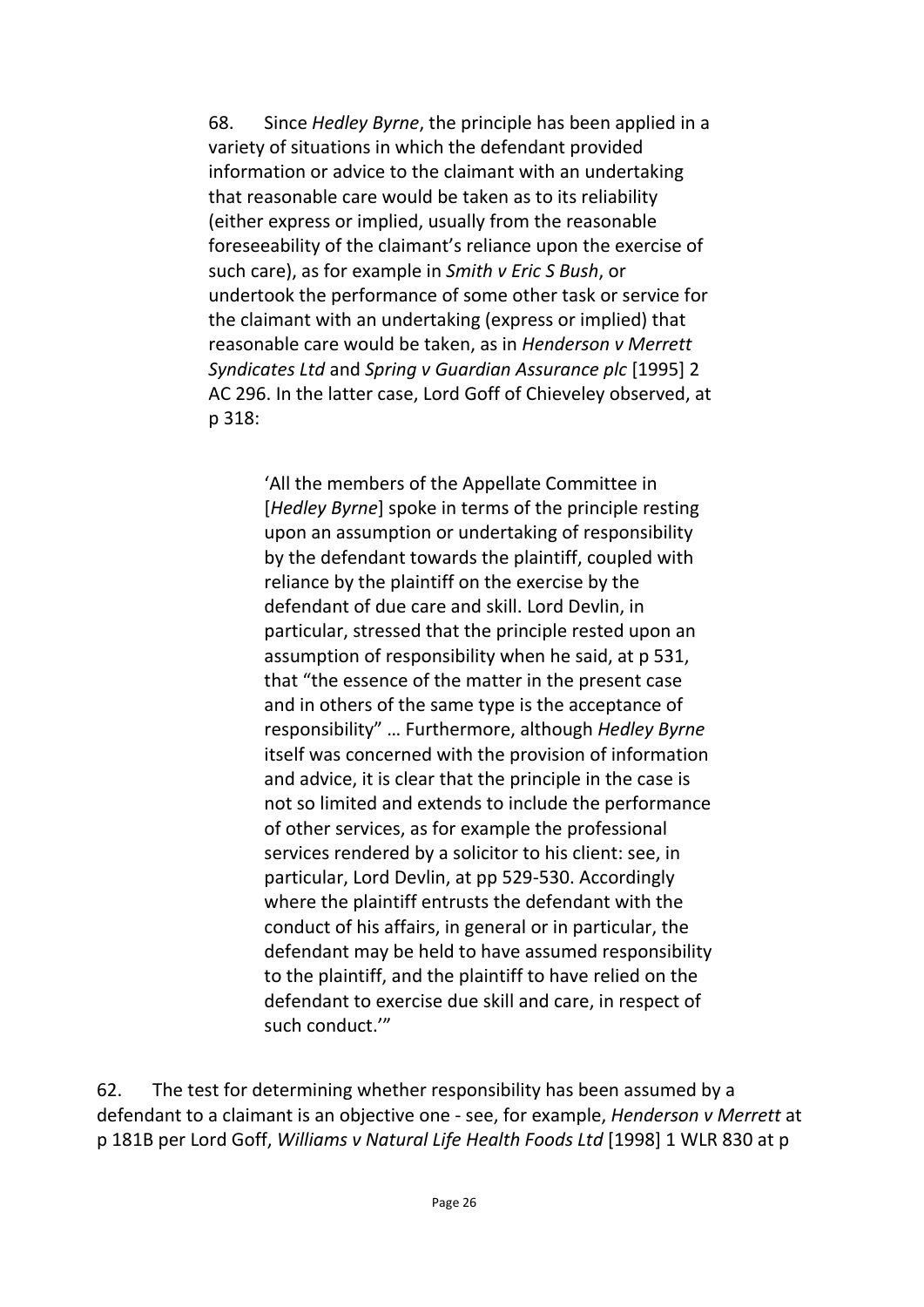835G per Lord Steyn, *Customs and Excise Comrs v Barclays Bank plc* at para 5 per Lord Bingham.

63. As Lord Steyn explained in *Williams v Natural Life* at p 835G-H, the objective nature of the test means that it will generally be important to focus on exchanges which cross the line between the defendant and the claimant (or the group of persons of which the claimant is an identifiable member):

> "The touchstone of liability is not the state of mind of the defendant. An objective test means that the primary focus must be on things said or done by the defendant or on his behalf in dealings with the plaintiff. Obviously, the impact of what a defendant says or does must be judged in the light of the relevant contextual scene. Subject to this qualification the primary focus must be on exchanges (in which term I include statements and conduct) which cross the line between the defendant and the plaintiff."

64. An examination of the case law indicates (see *Clerk and Lindsell on Torts*, 23rd ed (2021), paras 7-113 to 7-137) that the factors which have been of particular relevance in determining whether there is an assumption of responsibility in relation to a task or service undertaken include: (i) the purpose of the task or service and whether it is for the benefit of the claimant; (ii) the defendant's knowledge and whether it is or ought to be known that the claimant will be relying on the defendant's performance of the task or service with reasonable care; and (iii) the reasonableness of the claimant's reliance on the performance of the task or service by the defendant with reasonable care.

65. In the present case no express assertion of an assumption of responsibility is made in the Amended Particulars of Claim and none of the relevant factors are alleged to be present on the facts. It is not alleged that the Bank undertook to perform any task or service for the Fund or that there were any exchanges crossing the line between them. The only service the Bank undertook to provide was for its customer, SIOM. The Fund and the Bank are not alleged to have dealt with each other at all.

66. Regardless of the pleaded case, Mr Auld submitted that the Bank arguably assumed responsibility to the Fund when it re-designated the Accounts with titles that indicated the funds were held for and beneficially owned by the Fund. There is, however, no suggestion that the redesignation of the Accounts arose from any dealings between the Fund and the Bank. Indeed, the Fund's evidence is that it was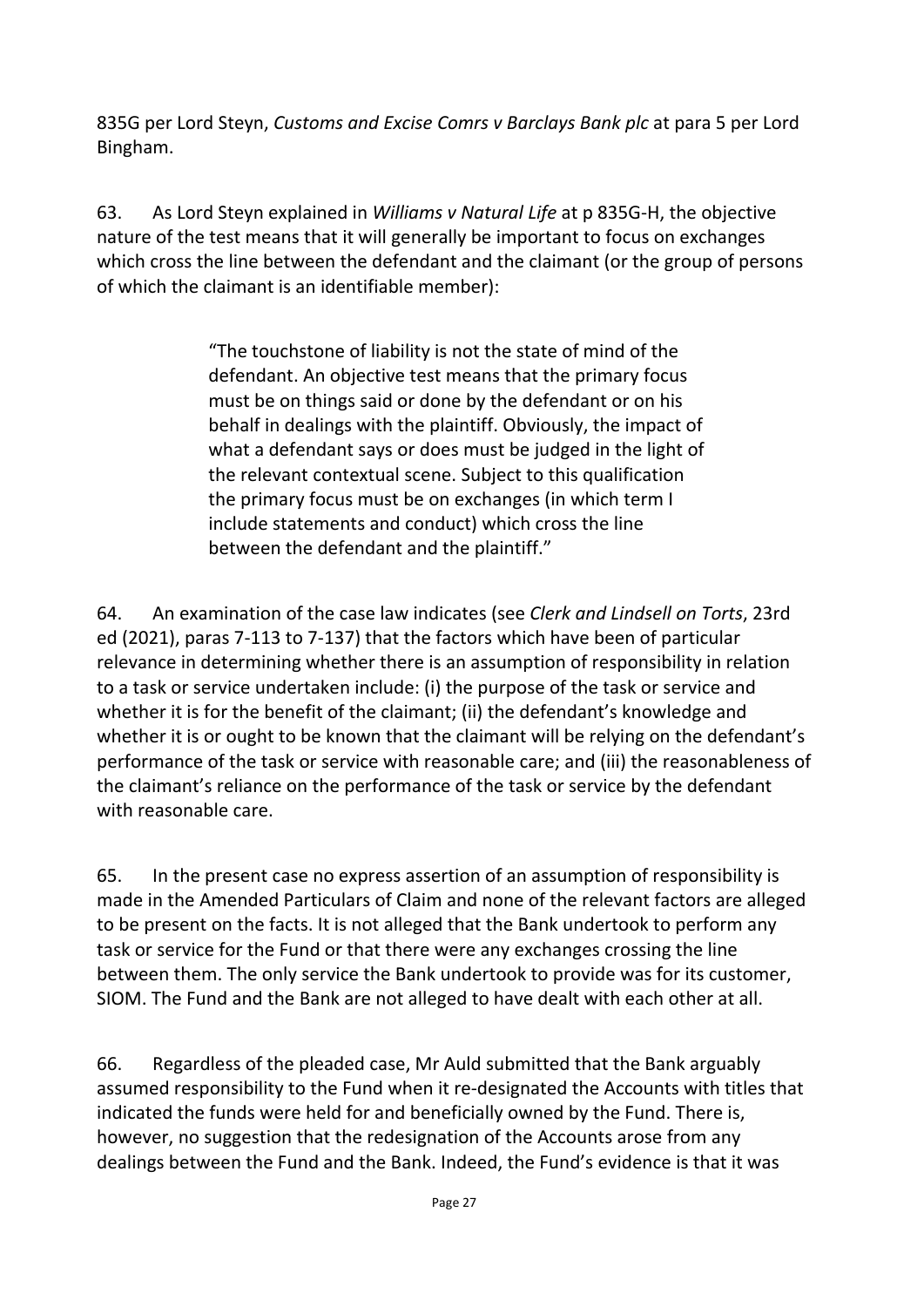Turnstone (as the director of SIOM) which dealt with the Bank in respect of the renaming of the Accounts (as made clear in Mr Royle's witness statement). There is no evidence to suggest that the Bank did anything other than act as instructed by its customer.

67. Mr Auld further submitted that the Fund's reliance on the Bank could be inferred from the fact that the Fund was unable to monitor the Accounts whereas the Bank was managing them day-to-day and in a position to prevent suspicious (or obviously fraudulent) payments. The Fund has, however, produced no evidence of reliance or indeed of anyone within the Fund giving any thought to the possibility of the Bank owing any responsibility to the Fund. Nor is it alleged that the Bank knew or ought to have known of relevant reliance by the Fund.

68. In all the circumstances, the Board concludes that the Fund has pleaded no factual basis (and there is nothing in the assumed facts) upon which a duty of care based on assumption of responsibility could be established. The Fund has also been unable to identify any or any sufficient actual or prospective evidence which could establish such a duty.

## **8. Duty of care based on incremental development (ground 7)**

69. Mr Auld's alternative submission was that, even assuming that the relevant duty of care is not already established, recognition of that duty would constitute an appropriate incremental development from existing case law. In arguing for an incremental development of the duty of care, he primarily focused on four cases in which a duty of care was held to be owed to third parties suffering pure economic loss: the House of Lords decision in *White v Jones,* the Court of Appeal decisions in *Gorham v British Telecommunications plc* [2000] 1 WLR 2129 and *Dean v Allin & Watts* [2001] EWCA Civ 758; [2001] PNLR 39, and the more recent first instance decision of Males J in *Golden Belt 1 Sukuk Co BSC(c) v BNP Paribas* [2017] EWHC 3182 (Comm); [2018] 3 All ER 113.

70. *White v Jones*, like *Ross v Caunters*, concerned the negligence of solicitors in the drawing up of a will. In *White v Jones*, the negligence comprised a delay in the drawing up of the will such that the will was not drawn up in favour of the intended beneficiaries prior to the testator's death; in *Ross v Caunters* the will was invalid because it was not duly attested as the spouse of one of the intended beneficiaries had been a witness to the testator's signature. In both cases, it was held that a duty of care was owed by the solicitors to the intended beneficiaries so that the latter were able to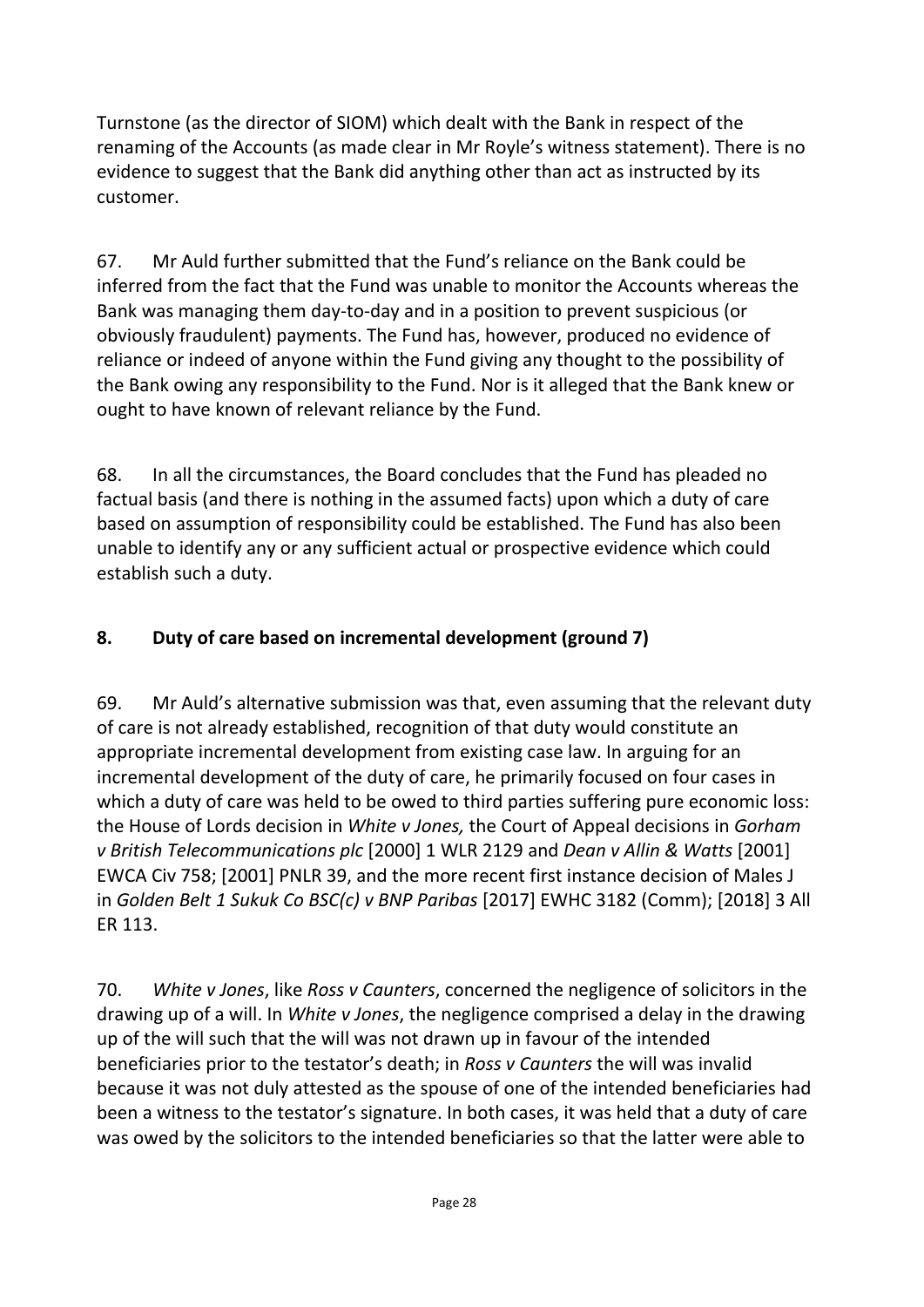succeed in recovering damages from the negligent solicitors for the pure economic loss they had suffered.

71. The House of Lords in *White v Jones* decided, with the leading speech being given by Lord Goff of Chieveley, that a duty of care in the tort of negligence was owed because practical justice demanded that there should be a remedy to fill the lacuna that would otherwise arise given that the estate which had a cause of action had suffered no loss whereas the intended beneficiaries who had suffered the loss had no cause of action. To fill this lacuna, the law should treat the assumption of responsibility owed by a solicitor to its client as extending to the intended beneficiary.

72. It was made clear, however, that, while the decision in *Ross v Caunters* was correct, its reasoning was not. In Lord Goff's words, at pp 267-268:

> "[A]n ordinary action in tortious negligence on the lines proposed by Sir Robert Megarry V-C in *Ross v Caunters* [1980] Ch 297 must, with the greatest respect, be regarded as inappropriate, because it does not meet any of the conceptual problems which have been raised."

And in the words of Lord Mustill at pp 282-283:

"Sir Robert Megarry V-C [in *Ross v Caunters*] naturally approached the problem by the method prescribed in *Anns v Merton London Borough Council* [1978] AC 728, which had been decided only two years before. By this method, it was relatively easy at the first stage to establish a prima facie duty of care, the problem being to ascertain whether considerations of policy should operate to exclude it. This is, however, no longer the law. It may be that Sir Robert Megarry V-C would have reached the same conclusion in the very different legal climate of 1994, but I think it unprofitable to speculate. It is better to start again."

73. Although Mr Auld argued to the contrary, there is no equivalent lacuna on the pleaded (and assumed) facts of this case which is, therefore, distinguishable from *White v Jones*. The customer of the Bank, SIOM, had a valid claim for negligence in contract and tort against the Bank under which, if successful, it would have been legally entitled to recover the loss suffered by the Fund, and hence the beneficiaries, for which it was the trustee. In contrast to the estate on the facts of *White v Jones*, one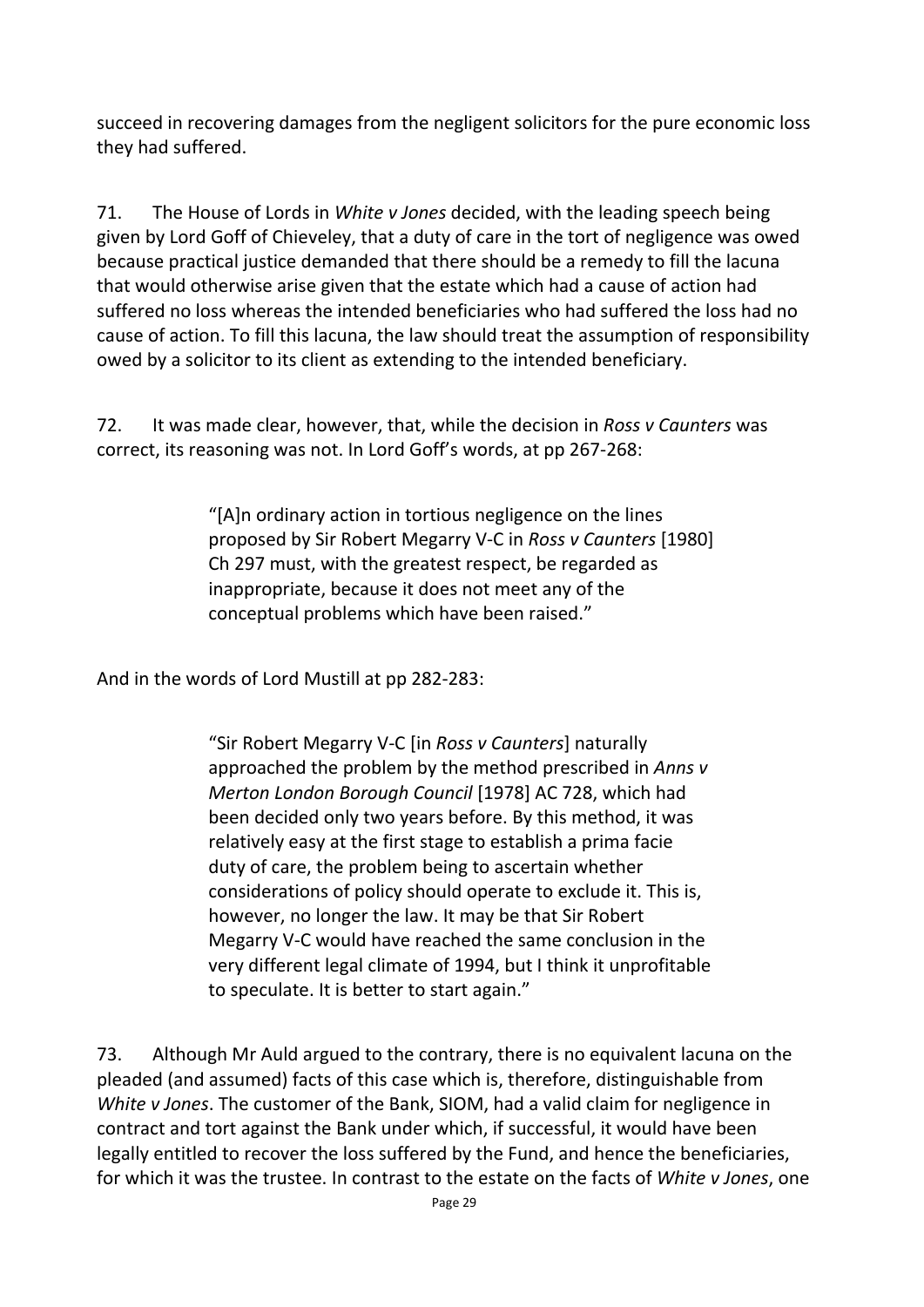cannot say that the Fund has suffered no recoverable loss. It is irrelevant that, factually, SIOM is now unlikely as a practical matter to bring an action against the Bank. Furthermore, on the pleaded (and assumed) facts, the Fund would have a claim to recover its loss against SIOM for breach of fiduciary duty. This contrasts with *White v Jones* where plainly there was no possible action by the intended beneficiaries against the testator or his estate. The testator had committed no possible legal wrong against the intended beneficiaries.

74. In *Gorham v British Telecommunications plc*, *White v Jones* was applied by the Court of Appeal to what was regarded as a directly analogous situation. The deceased had received negligent advice from the defendant insurance company in respect of pension and life insurance cover for his wife and children, who were the claimants. The consequence of the negligent "pensions mis-selling" was that the deceased had opted out of his more favourable employer's pension scheme so that, on his death, his wife and children were less well provided for than they otherwise would have been. It was held that, applying *White v Jones*, the defendant insurance company owed a duty of care to the claimants. Again, the finding of the duty of care in this case can be, and was, justified because of the legal lacuna that would otherwise have arisen: the estate of the deceased would have suffered no loss (the loss was that of the wife and children directly not the deceased) and the wife and children, who had suffered the loss, would otherwise have had no claim. But as has been explained above, that is not the position in the present case.

75. *Dean v Allin & Watts* is a significantly different type of case in the sense that the facts did not involve the death of a client and there was no legal lacuna. The claimant had lent money to borrowers. The borrowers' solicitors, the defendants, had drawn up the relevant documentation and the agreed security for the loan included property represented by the title deeds that were held by the defendants. When the borrowers failed to repay the loan, the claimants sought to enforce the security but discovered that, as a matter of law, the holding of the title deeds by the defendants did not constitute valid security. The claimant therefore brought an action in the tort of negligence against the defendant solicitors for failing to ensure that the loan was validly secured.

76. It was held that the defendant solicitors did owe a duty of care to the claimant although they had been acting for the borrowers rather than for the claimant in the transaction. Not surprisingly, no reliance was placed by the Court of Appeal on any legal lacuna, not least because the claimant clearly had legal claims against the borrowers for the repayment of the loans. What was stressed was the close relationship between the claimant and the defendant solicitors whereby the claimant, as the defendants knew or ought to have known, was relying on the defendants, and was not instructing his own solicitors, to ensure that there was valid security. In what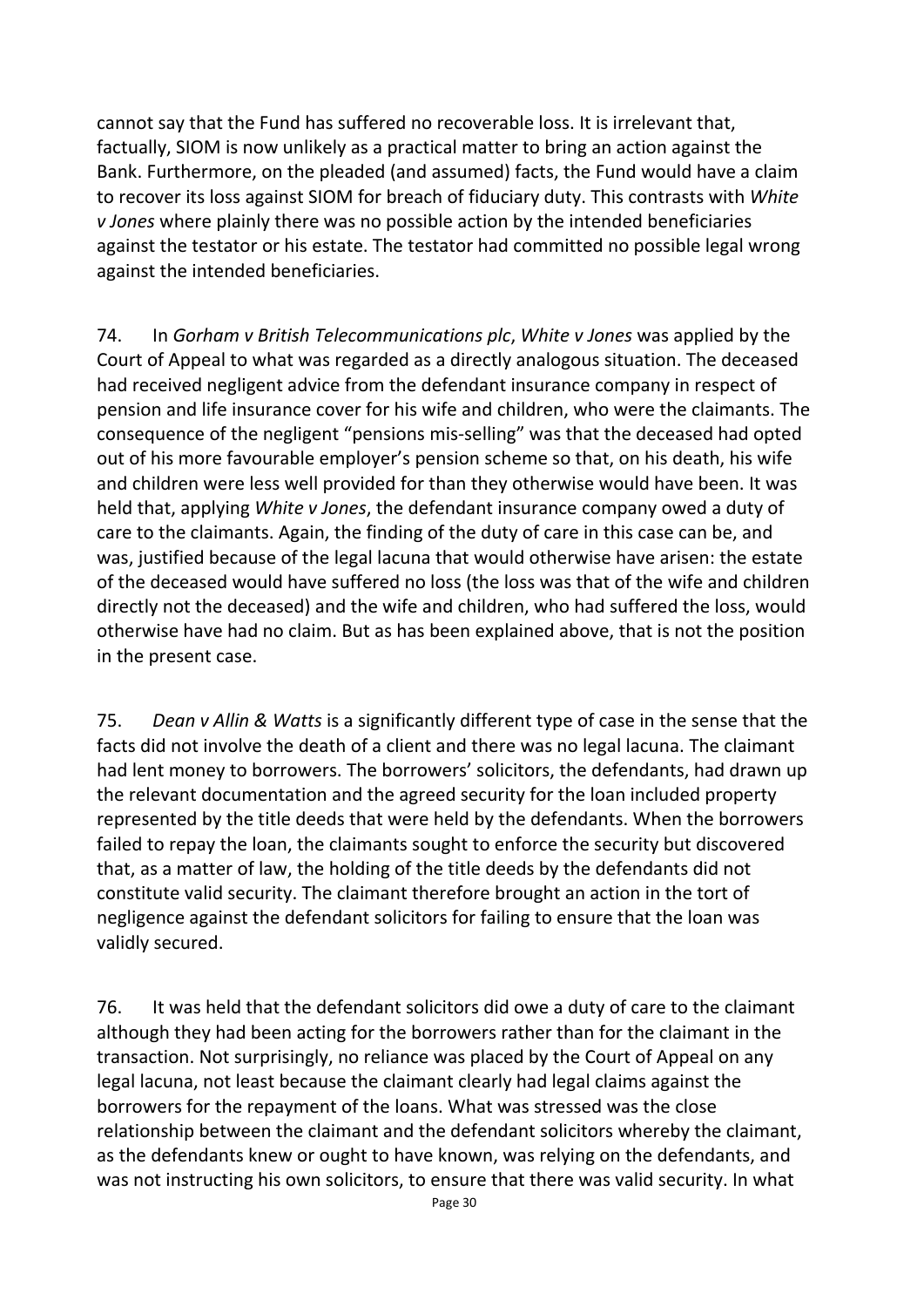were regarded as special or exceptional circumstances, it was considered fair, just and reasonable for there to be a duty of care owed by the defendants to the claimant in respect of the pure economic loss.

77. Finally, in *Golden Belt v BNP Paribas* the defendant bank had been engaged by Saad Trading, Contracting & Financial Services Company ("Saad") to arrange for a promissory note to be issued which would be valid under the law of Saudi Arabia. The purpose of the note was to give investors with Saad a ready means of enforcement if Saad defaulted on an Islamic financing instrument known as a Sukuk. The promissory note drawn up by the defendant bank was invalid, because it was not properly executed, under Saudi law. It was held that, even though the customer of the bank for whom the service was directly carried out was Saad, the investors who were Sukuk certificate holders were owed a duty of care by the defendant bank.

78. At para 150 Males J correctly identified that past cases considering the existence of a duty of care to a third party for pure economic loss indicated that three particularly relevant factors were: the purpose of the service provided, whether the defendant knew that the claimant was relying on the service, and the reasonableness of that reliance. On the evidence he found that it made no difference to Saad, once it had got its money, whether or not the promissory note was validly executed, so that the service was being carried out "entirely for the benefit of certificate holders" (para 177). He found that, as the defendant knew or should have known, the certificate holders were relying on the defendant for the correct drawing up of the promissory note (paras 191-193). He found that the certificate holders were relying on proper execution of the promissory note by the defendant and reasonably so (paras 179-183). He further found that it was only the certificate holders who would suffer any loss if the promissory note was not properly executed and that it was the certificate holders who in fact relied on the defendant "to ensure proper execution and for whose benefit, for practical purposes, the Note was produced" (para 196). In the light of these findings, Males J concluded that the bank had objectively assumed responsibility to the certificate holders to exercise reasonable care (para 199) and it was fair, just and reasonable for the bank to owe such a duty of care (para 200).

79. It can be seen from the last two cases that, even without a legal lacuna, it is possible, exceptionally, for a duty of care to be owed by a professional or a bank to someone who is not a client or customer as regards pure economic loss. However, in both those cases the purpose of the service was to benefit the third party; and in *Golden Belt v BNP Paribas* the third party was relying directly on the defendant bank to have drawn up a valid promissory note, as the bank knew or ought to have known. As already explained, in the present case, none of these factors applies. In particular, one cannot say that the purpose of the Bank's service was to benefit third party beneficiaries of the Accounts. Rather, the purpose was to benefit the customer.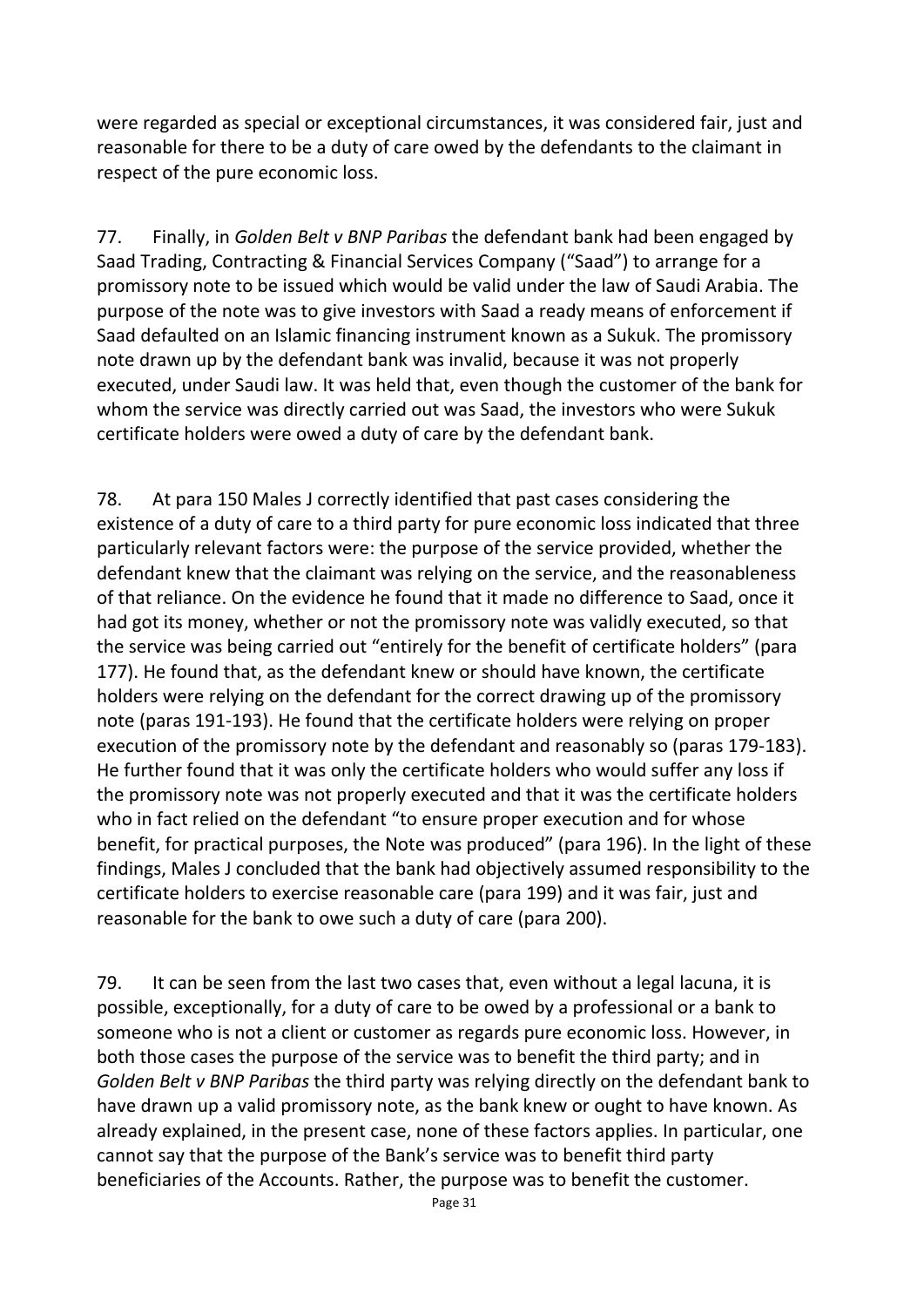Equally, one cannot say that the Fund placed direct reliance on the Bank, or that it was or ought to have been known to the Bank that any such reliance was being placed.

80. One of the criticisms made of focusing just on an incremental test for the identification of a novel duty of care is that, in itself, incrementalism does not explain which are the factors that are relevant for an analogy to be drawn. In that respect, as Lord Reed made clear in *Robinson*, at para 27, one needs to resort to underlying judgement as to what is fair, just and reasonable. Lord Bingham made a similar point in *Customs and Excise Comrs v Barclays Bank plc*, at para 7. In this sense, incrementalism and the reliance in *Caparo v Dickman* on what is fair, just and reasonable go together. It is the Board's view that, without a close analogy in terms of purpose and reliance, and without any legal lacuna of the type found in *White v Jones*, it would, on the pleaded (and assumed) facts of this case, not be fair, just and reasonable to impose a duty of care on the Bank to the Fund. This would place an unacceptable burden on banks going outside their contractual relationship with their customers. In other words, the Board sees no good reason in this case for incrementally developing the tort of negligence, beyond the well-established *Quincecare* duty of care, so as to impose on a bank an equivalent duty of care to a third party who is not a customer of the bank.

81. Although it featured more in his oral than his written submissions, Mr Giles Wheeler QC for the Bank urged on the Board that a further reason for caution before considering an incremental extension of the duty of care is that one is here concerned not merely with pure economic loss but also with an omission in the sense that what is alleged is the failure of the Bank to step in to prevent harm being caused to the claimant by the wrong of a third party. Put another way, the duty of care would be one to protect the claimant against the fraud of the Bank's customer.

82. The Supreme Court has extensively examined the law on the duty of care in the context of such failures in *Michael* and *N v Poole*. In *Michael*, the deceased had rung the police to report that her former partner had threatened to return to kill her. The police delayed in responding to that call and, in the interim, the deceased was stabbed to death by her former partner. It was held that there was no duty of care owed by the police to prevent the harm to the deceased. In *N v Poole*, the claimant children, along with their mother, were placed by the defendant public authority in accommodation where they were subjected to harassment and abuse by a neighbouring family. It was again held that no duty of care was owed by the public authority to prevent the harm to the children. In both cases it was emphasised that the common law does not generally impose liability for failure to prevent harm caused by others. As Lord Toulson expressed it at para 97 in *Michael*: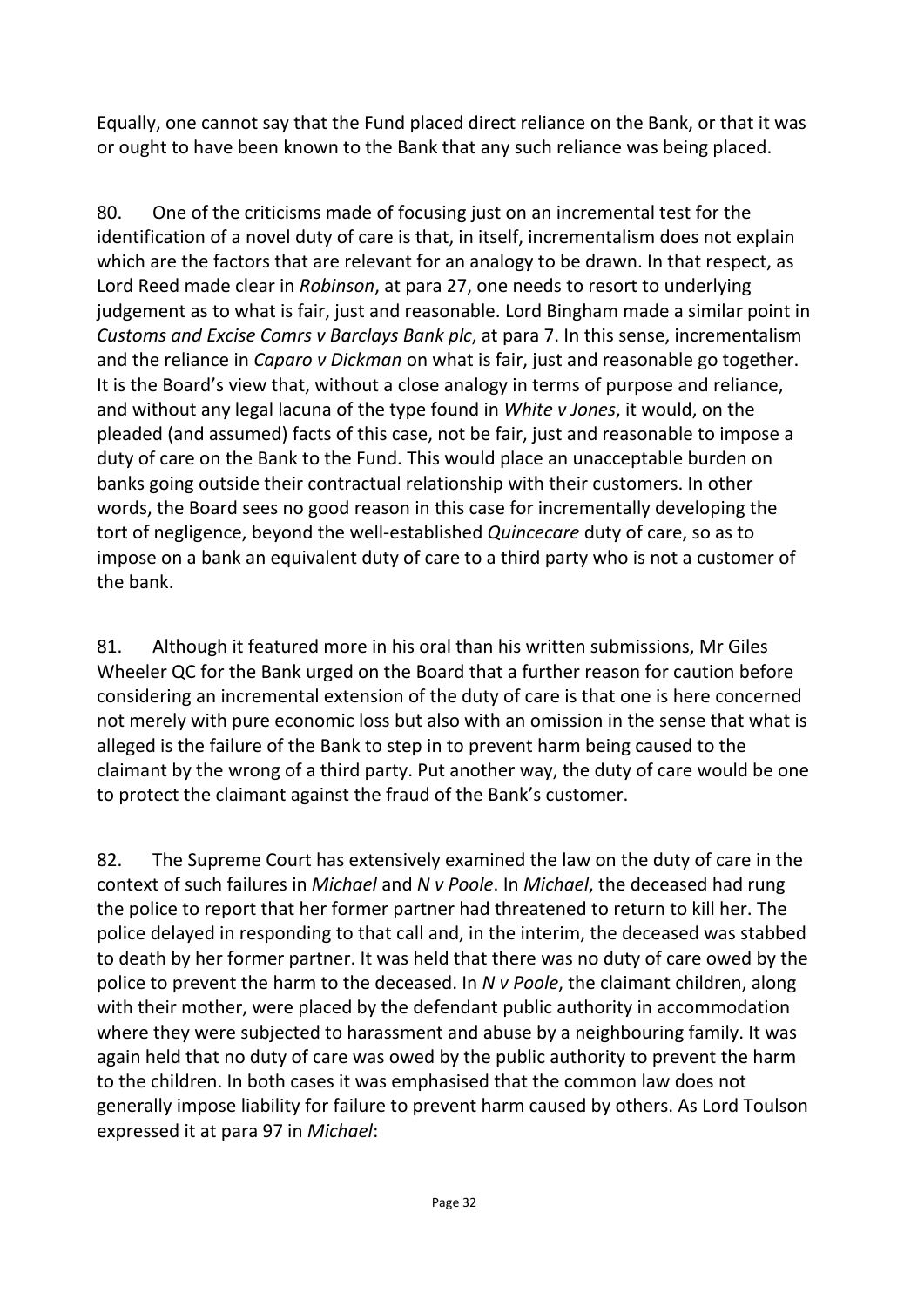"It is one thing to require a person who embarks on action which may harm others to exercise care. It is another matter to hold a person liable in damages for failing to prevent harm caused by someone else."

83. In those cases, therefore, the Supreme Court recognised that for a duty of care to arise restrictive principles needed to be satisfied. Those principles are, most importantly and relevantly, that the defendant has some special level of control over the source of danger or has assumed a responsibility to protect the claimant from the danger: see *Michael* at paras 99-100; and *N v Poole* at para 76. In neither of those two cases were either of those principles made out on the facts.

84. Applying those principles to the present case, it can be seen that the Bank had no special level of control over the source of danger (ie it was not in control of the fraudsters) and, for reasons already set out, it cannot be said to have assumed responsibility to protect the Fund from the fraud. Therefore, viewing this case through the lens of the conduct of the defendant being an omission, in the sense of a failure to protect the Fund from the fraud of the Bank's customer, further supports the decision that the Bank owed no duty of care to the Fund.

## **9. Reliance on the authorities concerning accessory liability (ground 8)**

85. Both counsel relied in support of their submissions on the principles established in relation to the equitable wrong of dishonest assistance in *Tan*. In that case the claimant airline had appointed a company as its agent in a particular area for the sale of passenger tickets and cargo transportation. Under the agreement, the company was to hold the moneys received in trust for the airline until paid across to the airline. The company paid the money into its current bank account and in breach of trust used that money for its own business purposes. When the company became insolvent, the claimant sued the defendant, who was the company's managing director and principal shareholder, on the basis that the defendant was liable to account as a constructive trustee for knowing assistance.

86. In giving the judgment of the Board, Lord Nicholls made three main points. First, contrary to earlier authority, it is not necessary for the scheme assisted to be fraudulent and dishonest. It is sufficient that what is assisted, with the required state of mind, is a breach of fiduciary duty. Secondly, and most importantly, the required state of mind for this form of liability is dishonesty. One is centrally concerned with "accessory liability" for dishonestly assisting a breach of fiduciary duty. Prior to this case, there were many cases (both on "knowing assistance" and on "knowing receipt")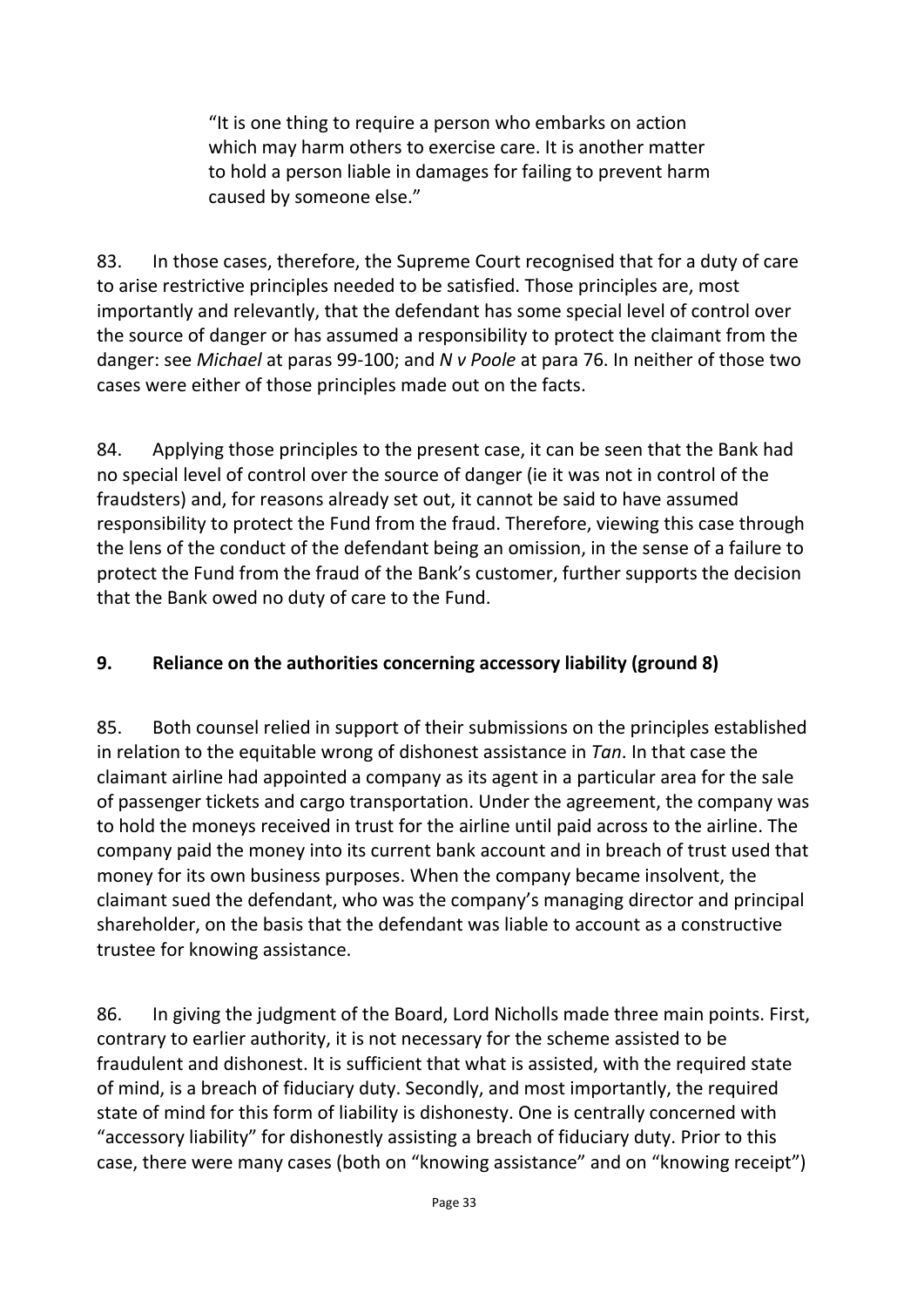in which the courts had struggled to decide whether the standard of liability included negligence as well as dishonesty. It had become commonplace to refer to this as the question of whether the relevant knowledge encompassed more than the first three points on the five-point scale of knowledge put forward by Peter Gibson J in *Baden* (see para 45 above). Lord Nicholls made it clear beyond doubt that the dishonesty standard is correct for the "assistance" cases. Thirdly, the range of conduct extends beyond assistance to include procuring a breach of fiduciary duty.

87. *Tan* was approved and applied in respect of "dishonest assistance" by the House of Lords in *Twinsectra Ltd v Yardley* [2002] UKHL 12; [2002] 2 AC 164 and the meaning of dishonesty in this context was further clarified by the Privy Council in *Barlow Clowes International Ltd v Eurotrust International Ltd* [2005] UKPC 37; [2006] 1 WLR 1476.

88. The Board considers that the decision in *Tan* supports the view that no duty of care should be owed by the Bank to the Fund in this case. Although Mr Auld is clearly correct that *Tan* was concerned with accessory or secondary liability, and not the primary wrong of negligence with which the Board is directly concerned in this case, *Tan* represents an emphatic decision, after many years of judicial uncertainty and prevarication, that banks and other parties who are alleged to be assisting a breach of fiduciary duty are liable only if they are dishonest and not if they are merely negligent. On the assumption that there has been a breach of fiduciary duty by the Bank's customer to the Fund, if one were to treat the Bank as liable to the Fund for the tort of negligence this would be tantamount to holding it liable for having negligently assisted a breach of fiduciary duty. It would therefore undermine *Tan*.

89. Mr Auld referred to a passage in the judgment of the Privy Council in *Tan*  where, in dealing with where trustees are acting dishonestly, Lord Nicholls recognised that there might be exceptions to the requirement for liability that the assisting party is dishonest. His Lordship said at p 392:

> "There may be cases where, in the light of the particular facts, a third party will owe a duty of care to the beneficiaries. As a general proposition, however, beneficiaries cannot reasonably expect that all the world dealing with their trustees should owe them a duty to take care lest the trustees are behaving dishonestly."

90. This passage is entirely consistent with the view expressed above (see para 79) that there can be exceptional circumstances where a duty of care is owed by a bank to trust beneficiaries who are not the bank's customer. But there are no such exceptional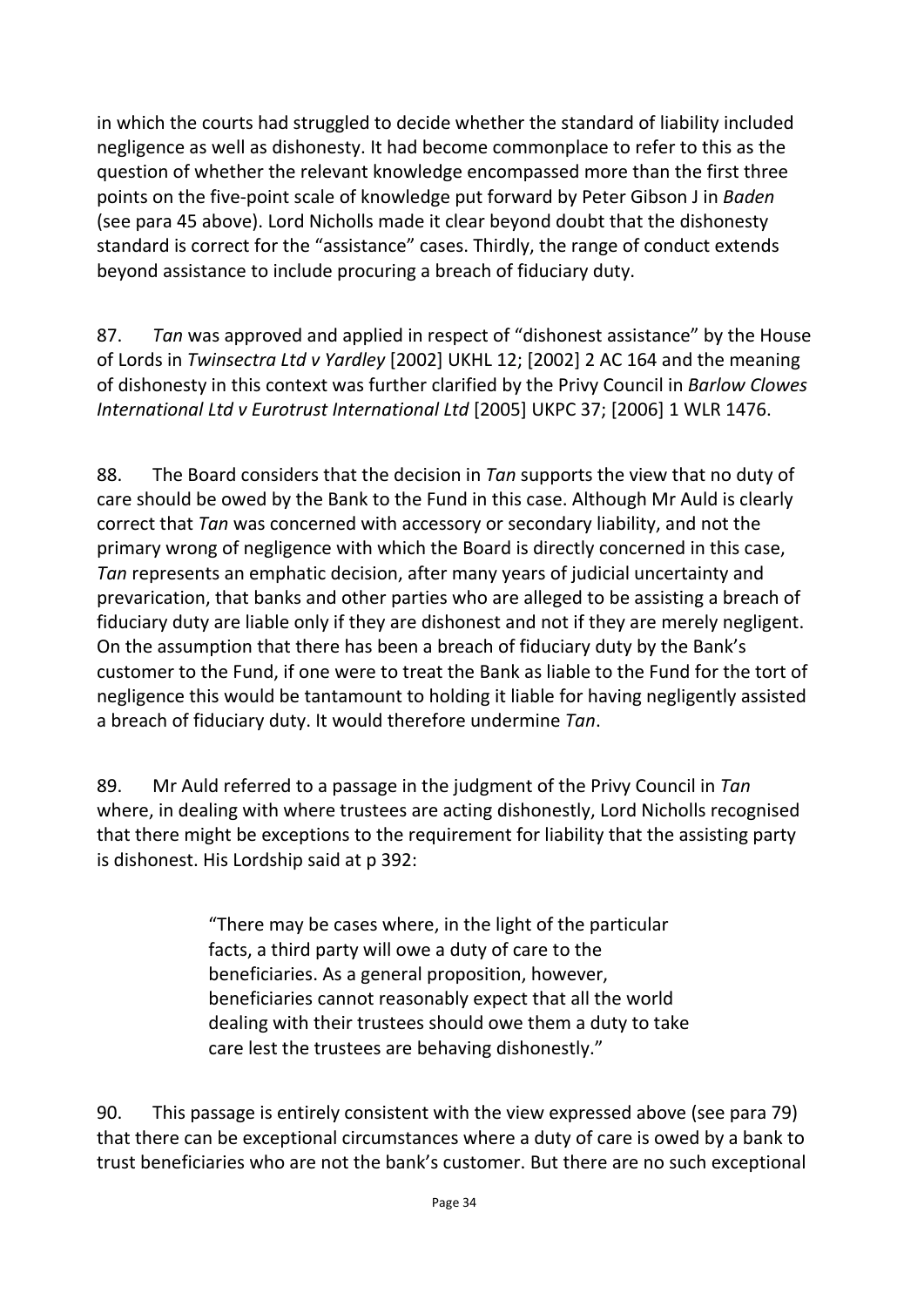circumstances on the pleaded (and assumed) facts of this case. The general position established in *Tan*, of there being no duty of care owed by the bank to the beneficiaries, therefore applies.

## **10. Conclusion on duty of care and the remaining grounds of appeal**

91. For all the reasons set out above, the Board rejects the Fund's case that there is the alleged duty of care based on existing authorities or an incremental extension of them.

92. The Board's conclusion that as a matter of law there is no basis on which the Fund can establish that the Bank owed it a duty of care means that the grounds of appeal which seek to criticise the approach and decision making of the Court of Appeal do not arise. Even if any of such criticisms were justified, the Court of Appeal reached the correct conclusion. There are, however, two grounds of appeal upon which it is appropriate to comment.

93. The first is ground (4), which suggests that the Court of Appeal mischaracterised the scope of the alleged duty of care and/or the circumstances giving rise to it. In its written case the Fund sought to criticise the Court of Appeal for describing a duty which was broader than that alleged and for failing to recognise that there were two pre-requisites for the alleged duty to arise: (1) that the Bank knew or ought to have known that the funds in the Accounts were beneficially the property of the Fund or alternatively of some unidentified beneficiary; and (2) that the circumstances were such that a reasonable banker would have had grounds for considering that there was a real possibility that the beneficiary was being defrauded. This criticism is unjustified. As already explained in para 26 above, the pleaded claim alleges a duty of care on the basis of (1) alone, pleading that it is "by virtue of such duty" that (2) arises so that the bank is obliged, if there are circumstances putting it on inquiry, to stop payments out of the account: we have nevertheless considered the case on the more specific basis set out in (1) and (2), as reflected in the assumed facts.

94. The pleaded case does not treat suspicious circumstances as an element needed before the duty arises. The duty arises simply as a result of the Bank's knowledge that the Fund, or some unidentified beneficiary, was the beneficial owner of the moneys in the Accounts (paras 68 and 70 of the Amended Particulars of Claim). Unless there is such a duty, the pleaded consequential *Quincecare* type duty equally could not be established. It is inherent in the Board's above analysis of the relevant authorities that the bare facts alleged in paras 68 and 70 are insufficient to establish any duty of care. There is nothing in principle or in the cases to support the idea that the tortious duty